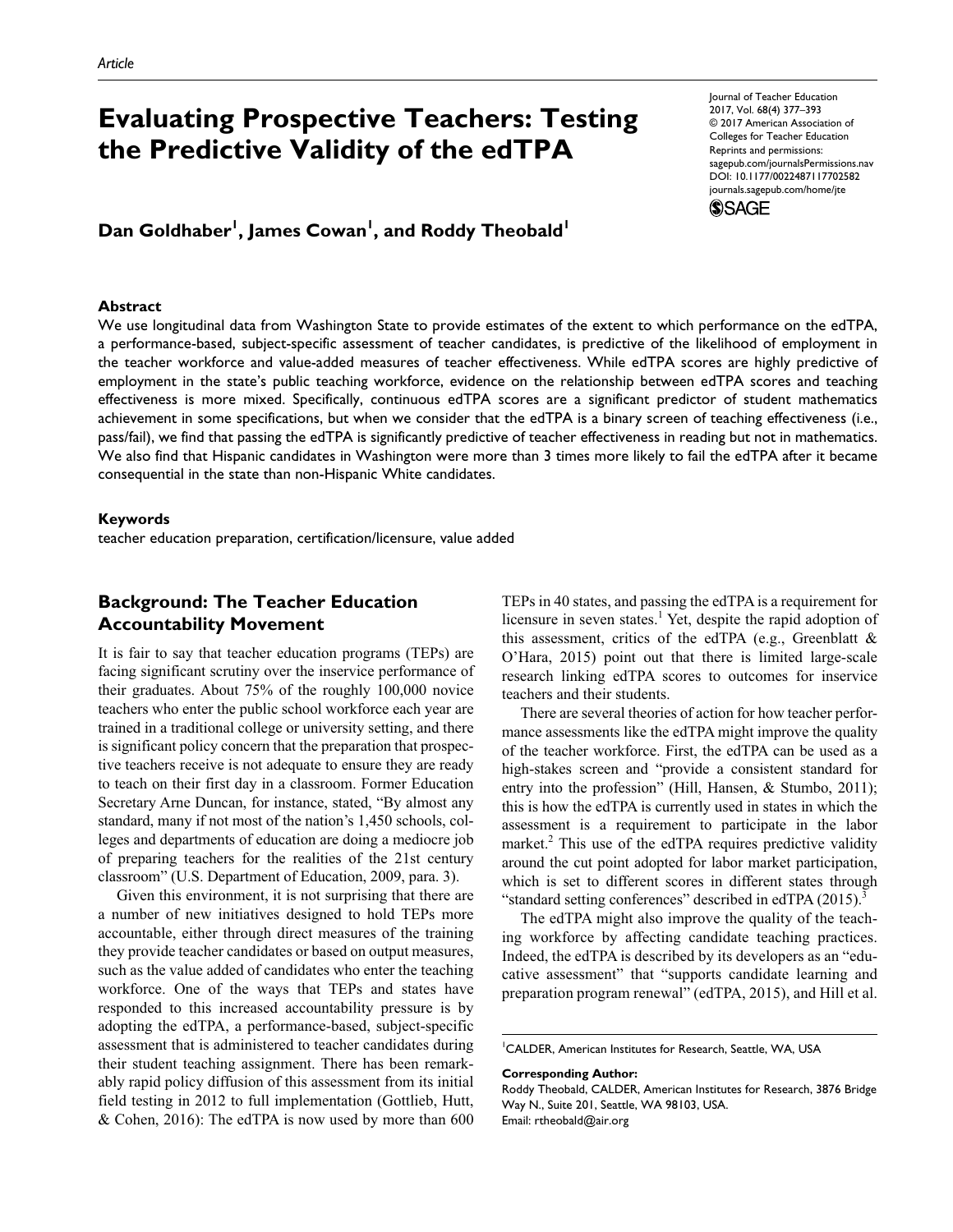(2011) suggest that the teacher performance assessments like the edTPA could "describe expectations for novice teaching and set a trajectory of improvement over the developmental continuum" (p. 6). This could occur at the individual teacher candidate level if, for instance, participation in the edTPA directly influences the teaching practices of teacher candidates. Alternatively, this could occur at the TEP level if, for instance, participation in the edTPA influences the training provided by TEPs. Finally, the edTPA might be used for hiring purposes; for instance, school systems might be more likely to hire teacher applicants with higher edTPA scores. Each of these potential mechanisms for workforce improvement requires that the edTPA provides a signal of quality teaching, that is, that there is predictive validity away from the cut point such that differences in edTPA performance (at the candidate or institution level) might be indicative of teacher quality.

In this article, we use longitudinal data from Washington State that includes information on teacher candidates' scores on the edTPA to provide estimates of the extent to which edTPA scores are predictive of the likelihood of entry into the teacher workforce and value-added measures of teacher effectiveness (i.e., predictive validity). Specifically, we test different theories of action for how the edTPA might improve the quality of the teacher workforce by considering the predictive validity of the edTPA as both a screen and a signal of future teacher effectiveness.

Despite the fact that the edTPA was not consequential for some of the teacher candidates in our sample, we find that edTPA scores—both in terms of passing status and continuous scores—are highly predictive of the probability that a teacher candidate is employed the following year in the state's public teaching workforce. Evidence on the connection between performance and value-added measures of teacher effectiveness is more mixed. When we consider the edTPA as a binary screen of teaching effectiveness (i.e., pass/fail), we find that passing the edTPA is significantly predictive of teacher effectiveness in reading but not in mathematics. Continuous edTPA scores provide a signal of future teaching effectiveness in mathematics in some specifications, but are not statistically significant in reading. In both reading and mathematics, the relationship between continuous edTPA scores and teacher effectiveness is somewhat stronger for candidates who took the test after it became consequential in Washington, suggesting that the edTPA may provide a better signal of teacher quality when stakes are attached to the scores.

We also find that Hispanic teacher candidates score far lower than non-Hispanic White candidates on the assessment. In fact, Hispanic candidates in Washington were more than 3 times more likely to fail the edTPA after it became consequential in the state than non-Hispanic White candidates (13.7% for Hispanic candidates compared with 3.7% for non-Hispanic White candidates). This difference in passing rates strongly implies that the high-stakes use of the

edTPA in Washington may have an adverse impact on the diversity of the state's teacher candidate pool. However, it is important to be cautious about interpreting this as an effect on the diversity of the state's teacher workforce. It is possible, for example, that teachers who fail the test would be unlikely to obtain teaching positions in the absence of the edTPA requirement or that the high-stakes use of the edTPA elicits other behavioral changes that affect who pursues a career as a teacher.

The rest of the article proceeds as follows: In "Assessment of Prospective Teachers and the Role of the edTPA" section, we provide additional information regarding teacher licensure and the edTPA in particular. We describe our data and analytic approach in "Data and Analytic Approach" section, present our findings in "Results" section, outline some extensions in "Policy Implications" section, and offer concluding remarks in "Conclusion" section.

# **Assessment of Prospective Teachers and the Role of the edTPA**

There are various ways that teacher candidates are typically assessed and judged to be eligible—that is, licensed—to teach in public schools. Licensure in many states requires that prospective teachers graduate from an approved TEP and complete some preservice student teaching, although the last decade has also seen an increased reliance on teachers entering the profession through state-approved alternative routes. Forty-nine of 50 states also require potential teachers to pass licensure tests that cover basic skills, content knowledge, and/or professional knowledge.

The edTPA, by design, is quite different from traditional question-and-answer licensure tests: It is a portfolio-based, subject-specific assessment akin to the National Board for Professional Teacher Standards (NBPTS) assessment of inservice teachers. The edTPA was initially developed by researchers at Stanford University's Center for Assessment, Learning, and Equity (SCALE) and has been further developed and distributed through a partnership between SCALE, the American Association of Colleges for Teacher Education (AACTE), and Evaluation Systems (a member organization of the Pearson Education group). The edTPA was initially introduced in two large-scale field tests in 2011-2012 and 2012-2013 and was "operationally launched" in 2013-2014 (Pecheone, Shear, Whittaker, & Darling-Hammond, 2013). The edTPA relies on the scoring of teacher candidates who are videotaped while teaching three to five lessons from an instructional unit to one class of students, along with assessments of teacher lesson plans, student work samples and evidence of student learning, and reflective commentaries by the candidate. Candidates pay a US\$300 fee to take the edTPA and often take several months to prepare their portfolios for submission (e.g., Jette, 2014).

The edTPA is a subject-specific assessment with different versions aligned with 27 different teaching fields (e.g., "Early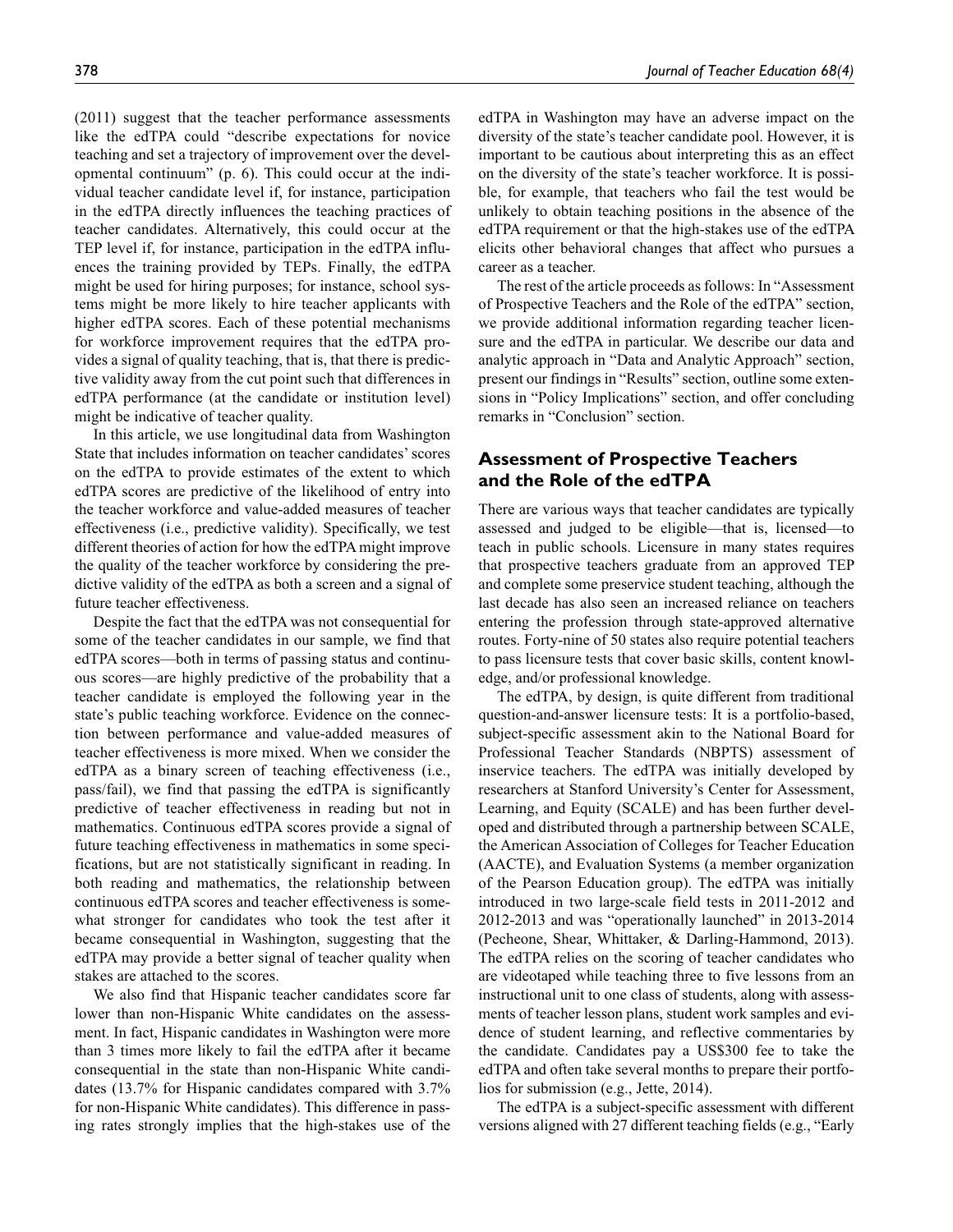Childhood," "Secondary Mathematics," etc.).<sup>4</sup> Each of these versions of the edTPA contains 15 different rubrics, each of which is scored on a 1 to 5 scale; the rubrics have equal weight so the range of possible summative scores (for tests with no incomplete rubric scores) is  $15$  to  $75<sup>5</sup>$ . The 15 rubrics that are used to calculate a candidate's summative score in Washington State are grouped into three areas: Planning (e.g., "Planning for Subject-Specific Understandings"), Instruction (e.g., "Engaging Students in Learning"), and Assessment (e.g., "Analysis of Student Learning").<sup>6</sup> Teacher candidates in Washington State are also scored on three additional student voice rubrics (e.g., "Eliciting Student Understanding of Learning Targets"), which are designed to incorporate student-produced material into a teacher's evaluation. For reasons discussed in the next section, these rubric scores are not currently used in computing a candidate's summative score.

Proponents of the edTPA argue that the assessment and its precursors are authentic measurement tools that can be used to predict teacher candidates' success in the classroom (e.g., Darling-Hammond, 2009; edTPA, 2015; Hill et al., 2011). While the edTPA is designed to assess individual teacher candidates, it is also thought to inform improvements in TEPs. Some states are, in fact, using the average edTPA performance of teacher candidates at an institution as a measure of institutional quality and/or in the accreditation process. In addition, the use of the edTPA is heavily promoted by AACTE, which touts the assessment as a means of improving " . . . the information base guiding the improvement of teacher preparation programs [and] strengthen[ing] the information base for accreditation and evaluation of program effectiveness."<sup>8</sup>

Claims about the potential predictive validity of the edTPA are based on a small literature demonstrating that *inservice* teacher performance on portfolio-based assessments like the NBPTS assessment (Cantrell, Fullerton, Kane, & Staiger, 2008; Cowan & Goldhaber, 2016; Goldhaber & Anthony, 2007) and Washington State's ProTeach assessment (Cowan & Goldhaber, 2014) are predictive of teacher effectiveness, as well as two small-scale pilot studies of the edTPA's precursor, the Performance Assessment for California Teachers (PACT).<sup>9</sup> Specifically, Newton (2010) finds positive correlations between PACT scores and future value-added for a group of 14 teacher candidates, while Darling-Hammond, Newton, and Chung Wei (2013) use a sample of 52 mathematics teachers and 53 reading teachers and find that a one standard deviation increase in PACT scores is associated with a .03 standard deviation increase in student achievement in either subject. $10$  Beyond the fact that these estimates are based on small sample sizes, however, there are several substantive differences between the edTPA and PACT in terms of scoring, implementation, and standards alignment.<sup>11</sup>

As described in the next section, the administrative data we utilize for our research allows us to leverage a larger sample size of teachers (over 200 in both mathematics and reading) than the PACT studies cited above. Each of these teachers took the edTPA after its full national implementation in the 2013-2014 school year. It is important to note, however, that the edTPA did not become consequential in Washington State until January  $2014$ ,<sup>12</sup> so candidates who failed the test in fall 2013 (as well as candidates who failed after January 2014 but subsequently retook and passed the test) provide an opportunity to observe candidates who failed the test but still entered the public teaching workforce.

While this study is one of the first to provide evidence on the validity of the edTPA as a measure of classroom performance, it is important to distinguish the validity of the edTPA as an assessment of teaching practice from its efficacy as a teacher licensing tool. In particular, while validity is a significant prerequisite for using the edTPA to support effective licensure policy, extrapolating from these results to the effects of particular policies requires imposing additional assumptions beyond those that we test here.

In particular, four features of common licensure policies limit such additional conclusions. First, licensure policies may change the population of potential teachers if candidates view the test as costly. There is some evidence from changes to state licensing provisions that licensure tests discourage some candidates with high academic achievement or outside wage offers from pursuing teaching as a profession, although evidence on overall effects on student achievement is mixed (Angrist & Guryan, 2008; Larsen, 2015; Wiswall, 2007). Second, policies typically allow candidates to attempt the assessment multiple times. In the second half of the 2013- 2014 school year (when the edTPA was consequential), 4% of test takers failed the edTPA the first time they took it, but about half of these candidates eventually passed the test. Third, the matching of teacher candidates to teaching positions may provide additional screening beyond what is required by law. For example, it is not clear that the small number of teachers in our sample who never pass the edTPA would obtain employment even in the absence of testing requirements. Finally, licensure systems like the edTPA might have systemwide effects on teacher quality. If participation in the edTPA raises overall performance, the signaling effects we estimate here may understate the overall effects of implementing testing requirements. The policy effects of national implementation of the edTPA, and similar authentic licensure assessments, therefore remains an important area for future research.

# **Data and Analytic Approach**

### *Data*

Our research uses administrative data on teacher candidates provided by Washington State's Professional Educator Standards Board (PESB), as well as data on Washington State students, teachers, and schools maintained by the Office of the Superintendent of Public Instruction (OSPI).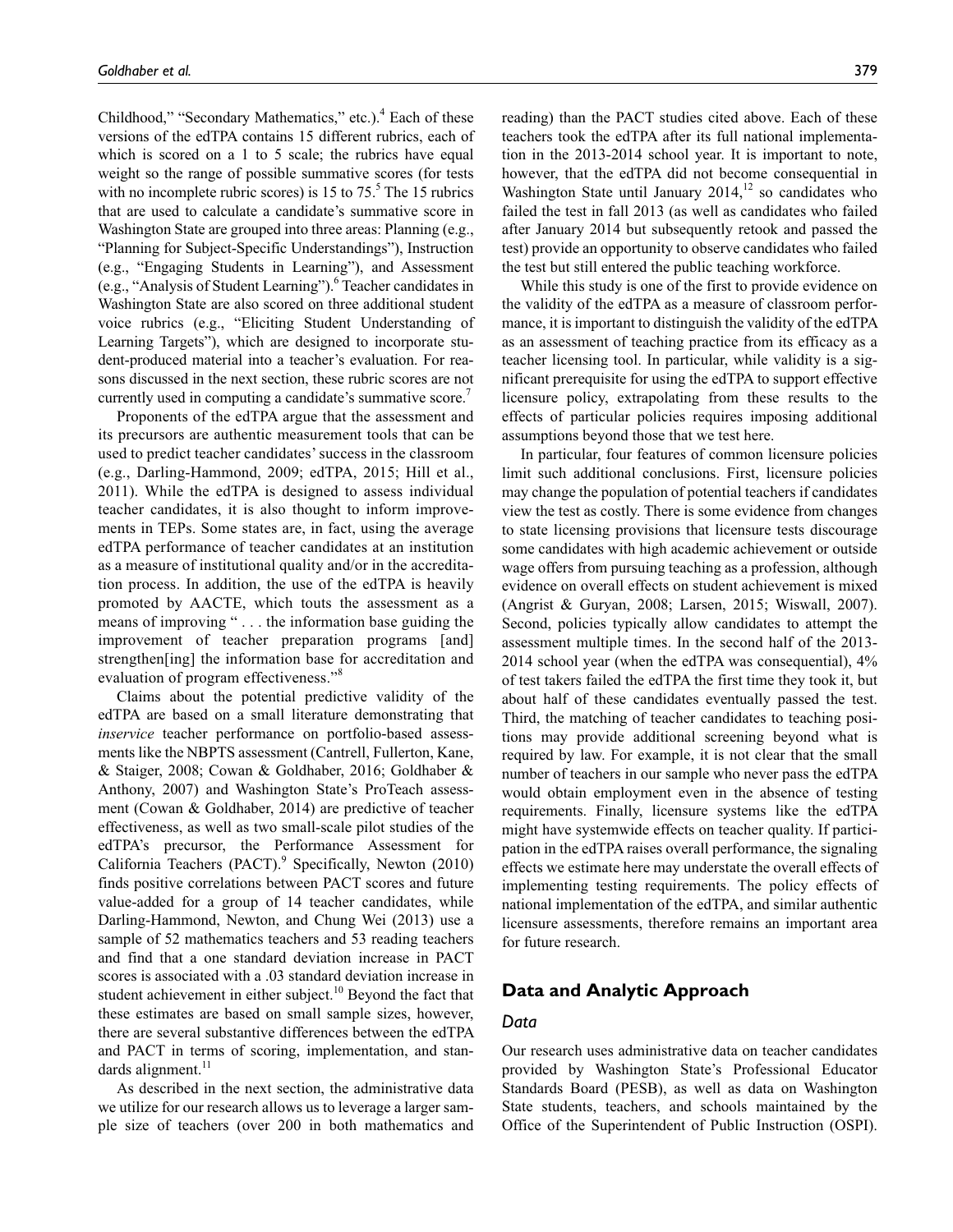The PESB data includes scores on each individual edTPA rubric (as well as the final summative score) for *all* teacher candidates who took the edTPA in Washington State, not just those who ultimately are employed in the teacher workforce. As described in the previous section, the 15 rubrics used to compute the summative score can be combined into three subscores: Planning (Rubrics 1-5), Instruction (Rubrics 6-10), and Assessment (Rubrics 11-15).<sup>13</sup>

Washington State participated in the edTPA field test in the 2012-2013 school year (see Pecheone et al., 2013) and the PESB data include teacher candidate scores from this pilot year and two subsequent school years (2013-2014 and 2014-2015) after the full national implementation of edTPA. Because there were substantive changes to the assessment between the pilot year and full implementation (edTPA, 2015) and because inservice data are not yet available for teacher candidates who took the edTPA in 2014-2015, our primary results focus on the 2,362 teacher candidates from Washington State TEPs who took the edTPA in the 2013- 2014 school year. In most cases, we consider edTPA scores from each candidate's first test administration; although in cases where a candidate received an incomplete score and subsequently resubmitted his or her materials within a month, we disregard the initial incomplete score and consider a candidate's subsequent submission.<sup>14</sup>

We link these edTPA scores to data from OSPI that include test scores on other licensure tests that teacher candidates must also pass to be eligible to teach, such as the Washington Educator Skills Test–Basic (WEST-B), an assessment of basic skills in reading, writing, and mathematics that has been a requirement for admission into Washington State TEPs since 2002.<sup>15</sup> Among teacher candidates in the edTPA sample, 60.29% entered the state's public teaching workforce in the 2014-2015 school year (defined as being employed in a certificated teaching position), and for these 1,424 teacher candidates, the OSPI data also include information about their school assignments, race, gender, and ethnicity.

For the subset of 277 teacher candidates who enter the workforce and teach mathematics or reading in Grades 4 to 8 (i.e., grades and subjects in which both current and prior test scores are available or the value-added sample), we can investigate the relationship between edTPA performance and student achievement. Specifically, we observe annual student test scores in mathematics and reading in Grades 3 to 8 (also provided by OSPI) on the state's Measures of Student Progress (MSP) examination in 2012-2013 and 2013-2014 and Smarter Balanced Assessment (SBA) in the 2014-2015 school year.<sup>16</sup> We standardize these scores within grade and year and connect them to additional student demographic information (gender, race/ethnicity, special education status, free/reduced-priced lunch eligibility, and English learner status), and through a unique link in the state's Comprehensive Education Data and Research System (CEDARS) data system, to data on the student's teachers in mathematics and reading (described above).<sup>17</sup>

380 *Journal of Teacher Education 68(4)*

Table 1 summarizes data for prospective teachers who took the edTPA assessment in 2013-2014 for all candidates (columns 1-6) and for candidates who appear in the teaching workforce in 2014-2015 (columns 7-12). Within each set of columns, we present summary statistics for all individuals within the group (columns 1 and 7) and by quintile of performance on the edTPA (columns 2-6 and 8-12).<sup>18</sup> In column 1, we see that the overall first time pass rate on the test, 93.9%, was quite high because Washington State had set a low cut score of 35, but this passing rate would have been only 86.5% had the state used its future cut score of 40.

The summary statistics for teacher candidates by quintile of performance on the edTPA (columns 2-6) make it clear that there is a correlation between edTPA performance and the WEST-B basic-skills licensure tests that are required for entry into Washington State's TEPs.<sup>19</sup> It is also immediately clear that teachers who perform better on the edTPA are more likely to be employed in Washington State's public schools in the subsequent year: Only 50.8% of first quintile (lowest quintile) teachers are observed teaching versus 64.6% of fifth quintile (top quintile) teachers. We also observe large differences in performance between Hispanic and non-Hispanic White teacher candidates. Specifically, Hispanic candidates are about twice as likely to score in the lowest quintile of the edTPA as in the middle three quintiles and 4 times as likely to score in the lowest quintile as in the top quintile.<sup>20</sup>

We further explore the differences in edTPA performance by teacher candidate race/ethnicity in Table 2 and Figure 1. Hispanic teacher candidates score significantly lower than non-Hispanic White candidates on the total score, all three subscores, and all  $15$  individual rubrics.<sup>21</sup> In addition, Hispanic candidates in Washington were more than 3 times more likely to fail the edTPA after it became consequential in the state than non-Hispanic White candidates: 13.7% of Hispanic candidates failed the test after January 2014, compared with 3.7% of non-Hispanic White candidates.<sup>22</sup> Although this difference in passing rates suggests that the high stakes use of the edTPA in Washington may adversely affect the state's teacher workforce diversity, we do not find that that first-year teachers in the 2014-2015 school year (the year after the edTPA became consequential) are less diverse than in earlier years; in fact, 7.39% of all first-year teachers in 2014-2015 are Hispanic, compared with 4.47% in 2013-2014. It is also unclear whether the high-stakes use of the edTPA elicits other behavioral changes that affect who pursues a career as a teacher or whether Hispanic teachers may be more likely to receive emergency credentials to teach in high-needs areas like in English Language Learner programs.

### *Analytic Approach*

To investigate the relationship between edTPA scores and the probability of workforce entry, we first define  $p_{i,k}$  as the probability that teacher candidate *j* who took edTPA test type *k* in 2013-2014 appears as a Washington State public schoolteacher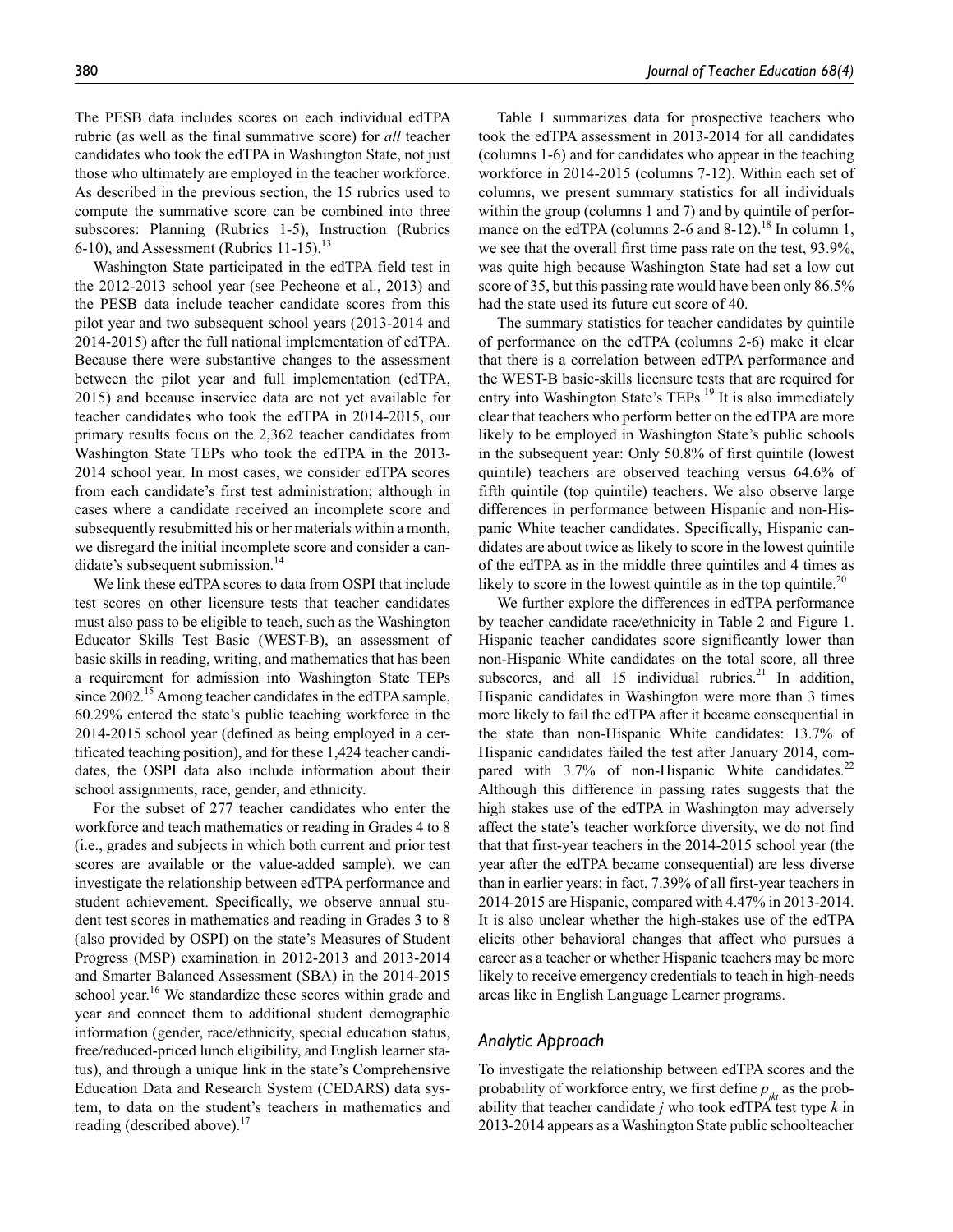| ı      |
|--------|
| ï<br>ı |

|                                                                                                                                                                                                                                |                |                                                                                                 | Teacher        | candidate sample        |                |                |                |                | Teacher sample  |               |                |                |
|--------------------------------------------------------------------------------------------------------------------------------------------------------------------------------------------------------------------------------|----------------|-------------------------------------------------------------------------------------------------|----------------|-------------------------|----------------|----------------|----------------|----------------|-----------------|---------------|----------------|----------------|
|                                                                                                                                                                                                                                |                |                                                                                                 |                | 4                       | S              | ∾              |                | $\infty$       | ۰               | $\supseteq$   |                | $\overline{a}$ |
| Variable                                                                                                                                                                                                                       | ₹              | $\bar{\rm o}$                                                                                   | õ              | ိ                       | ð              | ö              | ₹              | ō              | 9               | ွ             | δ              | ő              |
| Total score                                                                                                                                                                                                                    | 46.339 (6.960) |                                                                                                 |                | 47.045 (0.813)          | 50.398 (1.133) | 56.204 (3.069) | 46.960 (6.726) | 37.537 (4.398) | 44.122 (0.797)  | 47.035(0.814) | 50.368 (1.124) | 56.240 (3.003) |
| Planning subscore                                                                                                                                                                                                              | 5.924 (2.644)  | 37.272 (4.535) 44.100 (0.804)<br>12.962 (2.216) 15.218 (1.234)<br>12.869 (1.771) 14.783 (1.203) |                | 16.138 (1.256)          | (7.284(1.410)) | 9.102 (1.624)  | 16.102(2.584)  | 13.088 (2.182) | 15.135 (1.297)  | 16.095(1.304) | (7.243(1.458)) | 9.113 (1.628)  |
| Instruction subscore                                                                                                                                                                                                           | 15.460(2.416)  |                                                                                                 |                | 5.515(1.121)            | (1.389) 16.473 | 8.623 (1.678)  | 15.661 (2.334) | (2.974(1.733)) | 14.857(1.133)   | 15.574(1.132) | 16.465 (1.395) | 8.579 (1.642)  |
| Assessment subscore                                                                                                                                                                                                            | 14.922 (2.948) | 11.395(2.317)                                                                                   | 14.055 (1.293) | 5.361 (1.286)           | 6.605 (1.291)  | 8.473 (1.638)  | 15.165 (2.896) | 11.432(2.317)  | 14.094(1.317)   | 5.327(1.350)  | 6.627(1.287)   | 8.542 (1.603)  |
| % passing VVA score (35)                                                                                                                                                                                                       | 0.939          | 0.743                                                                                           | $-000$         | 1.000                   | 0001           | 1.000          | 0.951          | 0.759          | 1.000           | 1.000         | 1.000          | 1.000          |
| % passing future score (40)                                                                                                                                                                                                    | 0.865          | 0.436                                                                                           | $-000$         | 1.000                   | 1.000          | 1.000          | 0.889          | 0.456          | 1.000           | 1.000         | 1.000          | 1.000          |
| WEST-B Reading                                                                                                                                                                                                                 | 271.016        | 266.396                                                                                         | 271.200        | 271.656                 | 272.459        | 274.659        | 271.482        | 265.681        | 271.269         | 271.901       | 273.364        | 275.667        |
|                                                                                                                                                                                                                                | (16.139)       | (17.522)                                                                                        | (16.709)       | (15.307)                | (14.961)       | (14.221)       | (15.997)       | (17.806)       | (17.118)        | (14.711)      | (14.623)       | (13.276)       |
| WEST-B Writing                                                                                                                                                                                                                 | 264.340        | 257.273                                                                                         | 264.049        | 265.408                 | 267.332        | 269.685        | 264.910        | 256.710        | 264.166         | 266.214       | 267.905        | 270.266        |
|                                                                                                                                                                                                                                | (18.049)       | (19.124)                                                                                        | (17.832)       | (17.259)                | (15.523)       | (17.224)       | (17.550)       | (18.740)       | (17.113)        | (16.468)      | (15.455)       | (16.578)       |
| WEST-B Math                                                                                                                                                                                                                    | 279.548        | 274.924                                                                                         | 280.000        | 280.233                 | 281.775        | 282.064        | 280.093        | 274.978        | 280.261         | 280.838       | 282.431        | 282.357        |
|                                                                                                                                                                                                                                | (17.649)       | (20.092)                                                                                        | (16.231)       | (16.797)                | (15.768)       | (17.452)       | (17.288)       | (18.889)       | (16.128)        | (15.973)      | (15.946)       | (18.206)       |
| Female                                                                                                                                                                                                                         | 0.764          | 0.745                                                                                           | 0.732          | 0.785                   | 0.792          | 0.779          | 0.768          | 0.762          | 0.721           | 0.791         | 0.773          | 0.797          |
| White                                                                                                                                                                                                                          | 0.785          | 0.756                                                                                           | 0.778          |                         | 0.785          | 0.817          | 0.779          | 0.759          | 0.755           | 0.789         | 0.791          | 0.804          |
| Asian                                                                                                                                                                                                                          | 0.045          | 0.028                                                                                           | 0.056          | 0.796<br>0.040<br>0.011 | 0.058          | 0.049          | 0.050          | 0.033          | 0.063           | 0.042         | 0.060          | 0.054          |
| <b>Black</b>                                                                                                                                                                                                                   | 0.012          | $\frac{1}{2}$                                                                                   | 0.014          |                         | 0.014          | 0.012          | 0.015          | 0.010          | 0.022           | $\frac{1}{2}$ | 0.020          | 0.014          |
| Hispanic                                                                                                                                                                                                                       | 0.060          | 0.114                                                                                           | 0.040          | 0.047                   | 0.058          | 0.028          | 0.063          | 0.127          | 0.050           | 0.053         | 0.050          | 0.034          |
| Multirace                                                                                                                                                                                                                      | 0.046          | 0.039                                                                                           | 0.044          | 0.063                   | 0.044          | 0.044          | 0.044          | 0.026          | 1400            | 0.067         | 0.040          | 0.047          |
| Entering workforce                                                                                                                                                                                                             | 0.602          | 0.508                                                                                           | 0.599          | 0.615                   | 0.674          | 0.646          | 0001           | 0001           | 0001            | 0001          | 0001           | $-000$         |
| Reading VAM sample                                                                                                                                                                                                             | 0.088          | 0.058                                                                                           | 0.086          | 0.121                   | 0.095          | 0.091          | 0.139          | 0.107          | 0.135           | 0.190         | 0.136          | 0.132          |
| Math VAM sample                                                                                                                                                                                                                | 0.087          | 0.072                                                                                           | 0.084          | 0.110                   | 0.095          | 0.077          | 0.137          | 0.134          | 0.132           | 0.173         | 0.136          | $\frac{1}{5}$  |
| Teacher candidates                                                                                                                                                                                                             | 2,376          | 569                                                                                             | $\overline{5}$ | 47                      | 432            | 427            | 508            | 307            | $\frac{319}{2}$ | 284           | 302            | 296            |
| Note. We omit summary statistics for American Indian. Ataskan Native, and Ocher/unspecified race candidates due to small cell sizes. Four hundred thirteen teacher candidates and I85 teachers are missing WEST-B scores, with |                |                                                                                                 |                |                         |                |                |                |                |                 |               |                |                |

Note. We omit summary statistics for American Indian, Alaskan Indiakan Native, and Other/unspecified race candidates due to small cell sizes. Four hundred thirteen teacher candidates and 185 teachers are missing WEST-B sco noce. we omit summary staustics for American indian, Ataskan vative, and Octierunspecified calcidates oue co small cell sizes, rour nundred uniteen teacher andioates and los teachers are missing scores relatively uniform distribution of missing scores relatively uniform across quintiles. Standard deviations of continuous variables in parentheses. VAM = value-added model; WEST-B = Washington Educator Skills Test–Basic.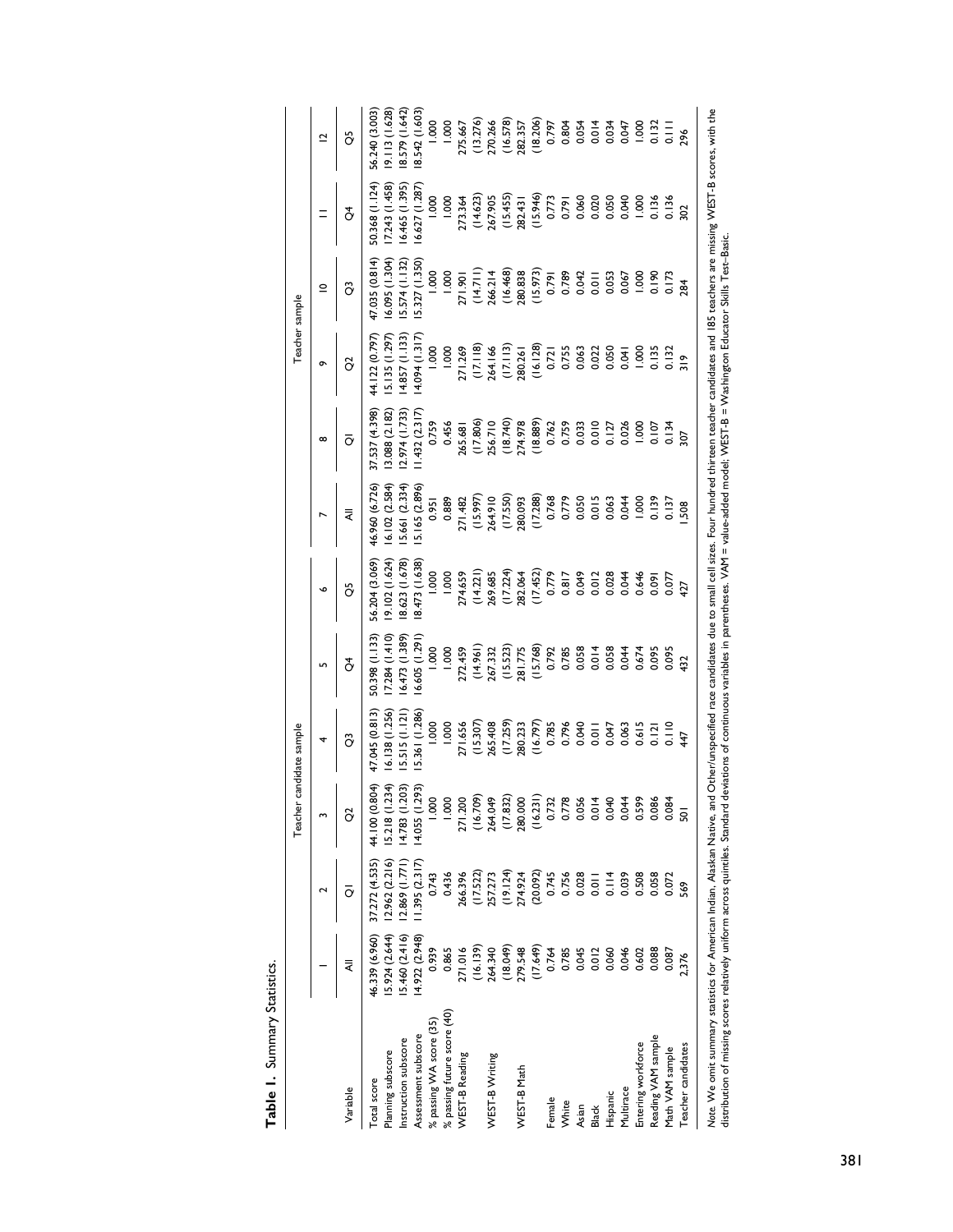|                                                                                   |                |                              |                 | Teacher candidate sample |                           |                |
|-----------------------------------------------------------------------------------|----------------|------------------------------|-----------------|--------------------------|---------------------------|----------------|
| edTPA performance                                                                 | Overall        | Asian                        | <b>Black</b>    | White                    | Hispanic                  | Multirace      |
| Total score                                                                       | 46.339 (6.960) | 47.602 <sup>†</sup> (6.379)  | 46.966 (5.698)  | 46.544 (6.901)           | 42.972**** (7.747)        | 46.582 (6.454) |
| Planning subscore                                                                 | 5.924(2.644)   | $6.389$ <sup>†</sup> (2.537) | 6.034(1.927)    | 5.966 (2.618)            | $4.913***$ (2.930)        | 6.250 (2.530)  |
| Instruction subscore                                                              | 5.460(2.416)   | 5.593 (2.173)                | 5.983 (2.230)   | 5.515(2.427)             | $4.559***$ (2.448)        | 5.445 (2.305)  |
| Assessment subscore                                                               | 14.922 (2.948) | $5.583* (2.666)$             | (4.845(2.435))  | $5.03$   $(2.910)$       | $3.451***$ (3.452)        | 4.868 (2.698)  |
| Overall % passing WA score (35)                                                   | 0.939          | $0.972^{\dagger}$            | ,‱1000          | 0.943                    | $0.839***$                | 0.964          |
| Passing score (35): Preconsequential                                              | 0.876          | 0.812                        | $1.000***$      | 0.878                    | 0.780                     | ***00°.        |
| Passing score (35): Postconsequential                                             | 0.958          | ***000.                      | $1.000**$       | 0.964                    | $0.863**$                 | 0.956          |
| Overall % passing future score (40)                                               | 0.865          | $0.926^{\dagger}$            | 0.897           | 0.874                    | $0.706***$                | 0.864          |
| Passing score (40): Preconsequential                                              | 0.769          | 0.625                        | <b>1.000***</b> | 0.792                    | $0.634^{\dagger}$         | 0.700          |
| Passing score (40): Postconsequential                                             | 0.895          | $0.978***$                   | 0.889           | 0.901                    | $0.735$ ***               | 0.900          |
| Planning: Planning for subject-specific understanding                             | 3.250 (0.658)  | 3.361 (0.673)                | 3.190 (0.451)   | 3.263 (0.653)            | $3.010***$ (0.670)        | 3.341 (0.628)  |
| Planning: Planning to support varied learning needs                               | (0.724)        | 3.278 (0.635)                | .328(0.602)     | 3.201 (0.726)            | $3.052*(0.738)$           | 3.305 (0.739)  |
| Analyzing teaching: Using knowledge of students to inform teaching and learning   | (0.691)        | 3.306 (0.733)                | 172(0.602)      | .217(0.685)              | $3.094^{\dagger}$ (0.717) | 3.277 (0.676)  |
| Academic language: Identifying and supporting language demands                    | .114(0.651)    | 3.162(0.64)                  | (0.491)         | .136(0.642)              | $2.857***$ (0.740)        | 3.077 (0.618)  |
| Planning: Planning assessments to monitor and support student learning            | .146(0.711     | $.282*(0.639)$               | (328(0.631))    | (0.709)                  | $2.899***$ $(0.817)$      | 3.250 (0.652)  |
| Instruction: Learning environment                                                 | 3.251 (0.524)  | 3.231 (0.570)                | 414(0.552)      | .258(0.517)              | $3.157*(0.446)$           | 3.245 (0.589)  |
| Instruction: Engaging students in learning                                        | 104(0.618)     | 3.139 (0.579)                | .224(0.560)     | .123(0.620)              | $2.916*** (0.602)$        | 3.091 (0.606)  |
| Instruction: Deepening student learning                                           | 3.060 (0.661)  | 3.065 (0.552)                | (0.584)         | 068 (0.666)              | $2.874***$ (0.723)        | 3.091 (0.606)  |
| Instruction: Subject-specific pedagogy: Using representations                     | 3.076 (0.668)  | 3.167 (0.580)                | (138(0.533))    | 8.084 (0.677)            | $2.892**$ (0.680)         | 3.064 (0.639)  |
| Analyzing teaching: Analyzing teaching effectiveness                              | .968(0.724)    | 2.991 (0.652)                | .121(0.764)     | ,983 (0.726)             | $.720*** (0.740)$         | 2.955(0.634)   |
| Assessment: Analysis of student learning                                          | .148(0.761)    | $3.370***$ (0.718)           | .138(0.625)     | .168(0.745)              | $(106.0)$ $\ast$          | 3.123 (0.668)  |
| Assessment: Providing feedback to guide learning                                  | .165(0.782)    | 3.236 (0.715)                | .155(0.780)     | (0.784)                  | $(0.850)$ **** $(0.829)$  | 3.182 (0.735)  |
| Assessment: Student use of feedback                                               | 2.711 (0.760)  | 2.801 (0.752)                | 707 (0.575)     | 738 (0.760)              | (6843)                    | 2.550** (0.717 |
| Academic Language: Analyzing student's language use and subject-specific learning | 830 (0.696)    | 2.880 (0.615)                | .724(0.544)     | 852 (0.691)              | .538*** (0.822)           | 2.909 (0.668)  |
| Analyzing teaching: Using assessment to inform instruction                        | 3.068 (0.785)  | $3.296*** (0.680)$           | 1.121(0.715)    | 3.080 (0.774)            | $2.790***$ $(0.871)$      | 3.105(0.824)   |
| Observations                                                                      | 2,376          | $\frac{80}{2}$               | 29              | 1,864                    | $\frac{4}{3}$             |                |

Table 2. edTPA Performance by Teacher Candidate Race and Ethnicity. **Table 2.** edTPA Performance by Teacher Candidate Race and Ethnicity.

Note. We omit summary statistics for American Indian, Alaskan Native, and Other/Unspecified race candidates due to small cell sizes. Significance stars are from a two sample t test with unequal<br>variances between white te variances between white teacher candidates and the race indicated by column. Passing rates for be preconsequential period and for the future cut score assume no other behavioral changes are *Note.* We omit summary statistics for American Indian, Alaskan Native, and Other/Unspecified race candidates due to small cell sizes. Significance stars are from a two sample *t* test with unequal associated with the change of cut score or stakes attached to the test.

†*p* < .10. \**p* < .05. \*\**p* < .01. \*\*\**p* < .001.

 $\overline{\phantom{a}}$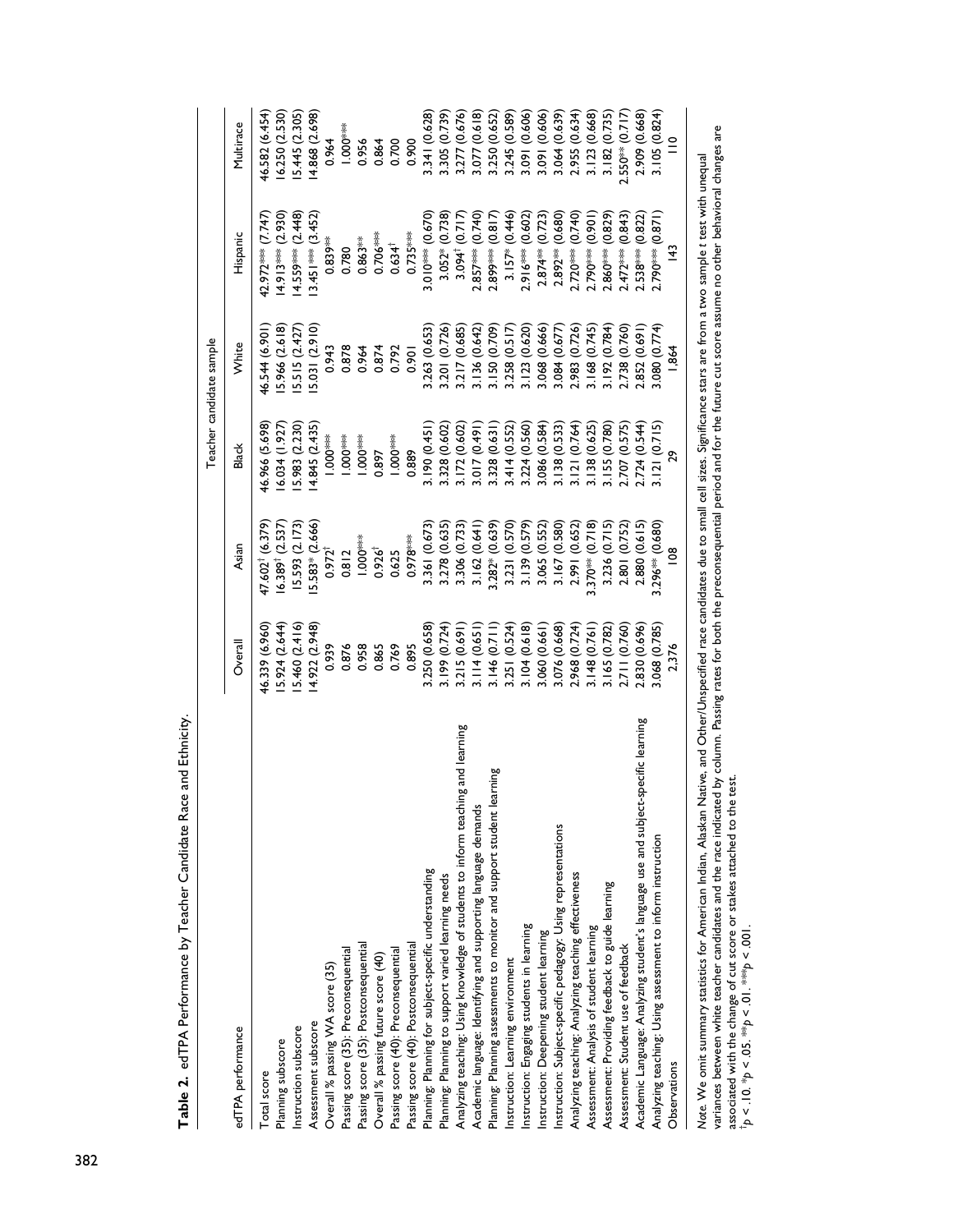in the 2014-2015 school year and estimate a simple logit model for all 2,238 teacher candidates in the sample:

$$
\log\left(\frac{p_{jk}}{1-p_{jk}}\right) = \alpha_0 + \alpha_1 \text{TPA}_{jk} + \alpha_k + \varepsilon_{jk}.
$$
 (1)

In the base specification of the model in Equation 1,  $TPA_{ik}$  is a binary variable indicating whether teacher candidate *j* passed the edTPA on the first test sitting. Given that all specifications include fixed effects for test type *k*, all coefficients can be interpreted as relative to other teacher candidates who took the same test type.<sup>23</sup> Although the coefficient of interest  $\alpha_1$  is on the log odds scale, we present all estimates as average marginal effects. We also estimate three other specifications of the model in Equation 1 in which (a)  $TPA_{ik}$  is an indicator for whether candidate *j would have* passed the edTPA at the state's future (and higher) cut score; (b) *TPA<sub>ik</sub>* is a continuous variable indicating the edTPA score of candidate *j* (standardized relative to all test takers); and (c)  $\text{TPA}_{ik}$  is a vector of scores for candidate *j* across the three subscores on the test (each standardized relative to all test takers).

To investigate the predictive validity of the edTPA in terms of predicting the achievement of a teacher candidate's future students, we estimate value-added models (VAMs) intended to separate the impact of teacher characteristics (such as edTPA scores) from other variables that influence student test performance (see Koedel, Mihaly, & Rockoff, 2015 for review). Specifically, we estimate variants of the following VAM only for the candidates who enter the teaching workforce and are linked to current and lagged student achievement data (204 in reading, 206 in mathematics):

$$
Y_{ijgksi} = \beta_0 + \beta_1 Y_{i,t-1} + \beta_2 X_{it} + \beta_3 C_{ist} + \beta_4 Z_{jt}
$$
  
+ 
$$
\beta_5 \text{TPA}_{jk} + \beta_g + \beta_k + \varepsilon_{ijkgst}.
$$
 (2)

In Equation 2,  $Y_{\text{ijgkst}}$  is the SBA score of student *i* in grade *g*, subject *s*, and year *t* (the 2014-2015 school year for all students), while in the classroom of teacher *j* who took edTPA test type *k*.  $Y_{i,t-1}$  is a vector of student *i*'s prior year test scores in mathematics and reading. The student test scores in both  $Y_{ijgst}$  and  $Y_{i,t-1}$  are standardized by test, grade, and year across all test takers. Therefore, the units of the coefficients on the right side of Equation 2 are standard deviations of student performance (relative to other scores on the same test in the same grade and year).  $\mathbf{X}_{i}$  is a vector of student covariates for student *i*, in year *t*, which includes indicators for race/ethnicity, gender, free or reduced-priced lunch eligibility, gifted/highly capable, limited English proficiency (LEP), special education, and learning disabled.  $C_{ist}$  is a vector of aggregated student characteristics in the student's classroom, while  $Z_{it}$  and indicator for whether or not a teacher possesses an

advanced degree in year  $t^{24}$  All specifications include fixed effects for grade  $g$  and test type  $k$ , so all results can be interpreted as relative to other students in the same grade whose teachers took the same edTPA test type.

The different specifications of the model in Equation 2 correspond to the different theories of action discussed in the introduction. When we investigate the edTPA as a screening mechanism intended to prevent low-performing teachers from entering the workforce, *TPA<sub>jk</sub>* is an indicator for whether candidate  $j$  passed the edTPA on the first test administration (or, in a related specification, *would have* passed the edTPA at the state's future cut score). When we investigate the signal value of edTPA scores (i.e., the extent to which a candidate's score could be used as a proxy for future teaching effectiveness), *TPA<sub>jk</sub>* is the standardized edTPA score of candidate *j* (or, in a separate specification, a vector of standardized scores for candidate *j* across the test's three subscores).

We estimate specifications with only test type fixed effects (the most parsimonious model in which teachers are compared with other teachers who took the same test type), with test type and TEP fixed effects (in which teachers are compared with other teachers who took the same test type and graduated from the same TEP), and with test type and school district fixed effects (in which teachers are compared with other teachers who took the same test type and are teaching in the same school district).<sup>25</sup> We estimate Equation 2 by ordinary least squares (OLS) and cluster standard errors at the teacher level to account for correlation between the errors of students taught by the same teacher.

One challenge in estimating all these specifications is that approximately one third of students in Grades 4 to 8 have missing prior-year test scores because their school participated in Washington State's SBA pilot in the 2013-2014 school year (and the state did not collect their scores). We therefore estimate three types of models: (a) a listwise deletion model that drops all students with missing prior-year test scores (possible in Grades 4-8), (b) an imputation model that uses twice-lagged test scores to impute lagged test scores for students with missing test scores (possible in Grades 5-8), and (3) a stacked model that considers any student with either once-lagged scores, twice-lagged scores, or both and uses missing-value dummies to account for missing data (possible in Grades 4-8). We present primary results from the stacked models because they are based on the largest sample sizes, but estimates from the other models show that the results are not sensitive to these sample considerations.<sup>26</sup>

The broader VAM literature (e.g., Chetty, Friedman, & Rockoff, 2014; Kane, McCaffrey, Miller, & Staiger, 2013) suggests that the VAMs described above account for the potential nonrandom sorting of students to teachers in the sample. A second concern, however, is the potential for sample selection bias. As is the case with other licensure tests, sample selection is a concern if teacher characteristics not captured by the edTPA are relevant for hiring decisions and contribute to teacher effectiveness. The literature on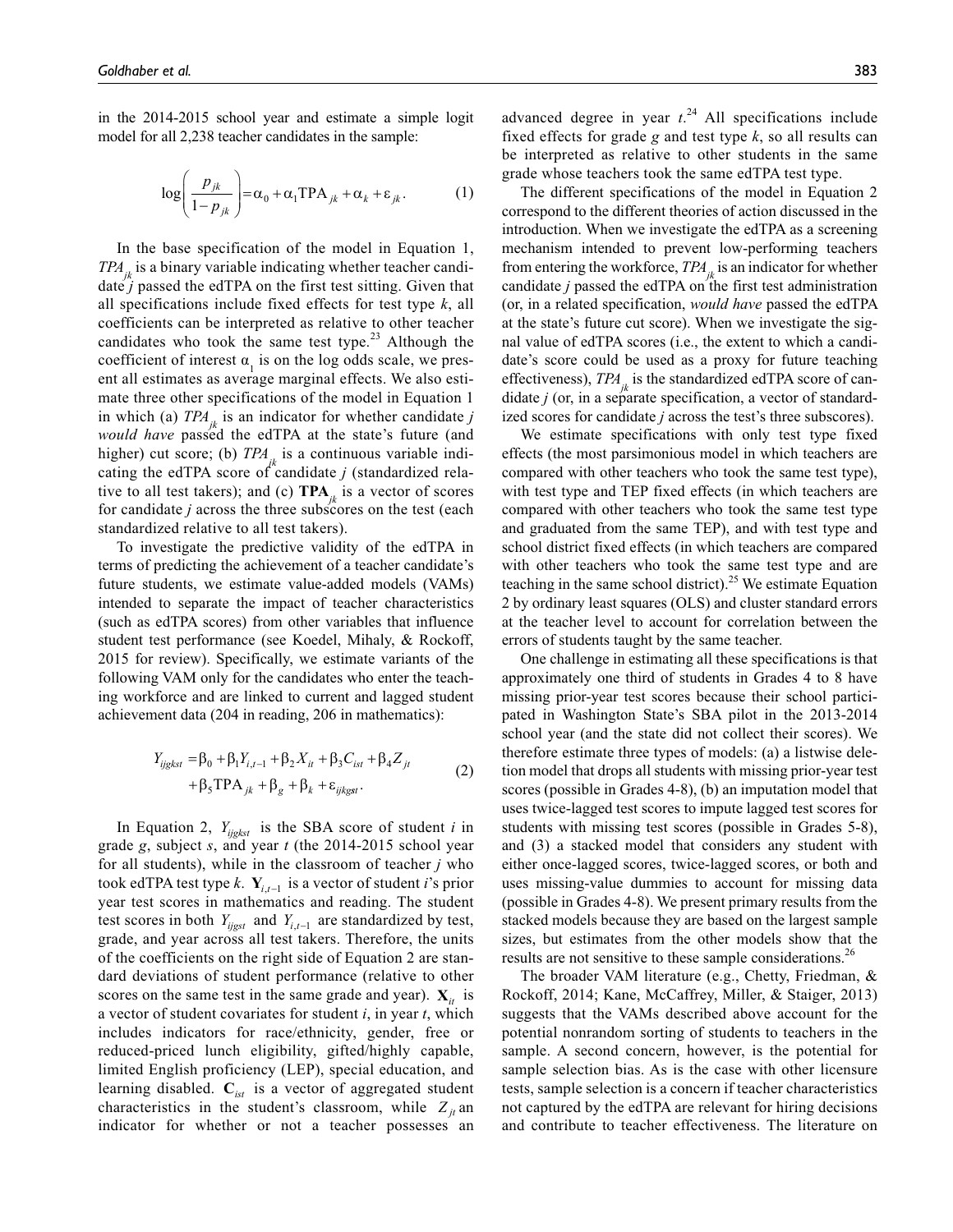|                                    |                       |                      | edTPA as a screen     |                       |                       | edTPA as a signal     |                     |                     |
|------------------------------------|-----------------------|----------------------|-----------------------|-----------------------|-----------------------|-----------------------|---------------------|---------------------|
| Variables of interest              |                       | 2                    | 3                     | 4                     | 5                     | 6                     | 7                   | 8                   |
| Passing in Washington              | $0.152***$<br>(0.042) | $0.112**$<br>(0.042) |                       |                       |                       |                       |                     |                     |
| Future Washington<br>passing score |                       |                      | $0.137***$<br>(0.030) | $0.112***$<br>(0.030) |                       |                       |                     |                     |
| Total score                        |                       |                      |                       |                       | $0.059***$<br>(0.011) | $0.045***$<br>(0.011) |                     |                     |
| Assessment factor                  |                       |                      |                       |                       |                       |                       | $0.034*$<br>(0.015) | $0.030*$<br>(0.014) |
| Planning factor                    |                       |                      |                       |                       |                       |                       | $-0.003$<br>(0.014) | $-0.004$<br>(0.014) |
| Instruction factor                 |                       |                      |                       |                       |                       |                       | $0.035*$<br>(0.014) | 0.023<br>(0.013)    |
| TEP effects                        |                       | X                    |                       | X                     |                       | X                     |                     | X                   |
| Teachers                           | 2,238                 | 2,238                | 2,238                 | 2,238                 | 2,238                 | 2,238                 | 2,238               | 2,238               |

**Table 3.** Models Predicting Public Teaching Employment.

*Note.* All models controls for teacher degree level and test type effects. Average marginal effects calculated from logit model in Equation 1. Of the full sample of 2,238 teachers, 2,238 teachers take the same tests with at least one other teacher. Similarly, 2,237 teachers were enrolled in TEPs with at least one other teacher. TEP = teacher education program. † *p* < .10. \**p* < .05. \*\**p* < .01. \*\*\**p* < .001.

teacher hiring suggests that this is likely to be the case. For example, administrative and survey evidence suggests that references, interviews, and personality traits are important predictors of employment outcomes, and that several of these measures are related to student achievement (Goldhaber, Grout, & Huntington-Klein, 2014; Harris & Sass, 2014; Jacob, Rockoff, Taylor, Lindy, & Rosen, 2016; Rockoff, Jacob, Kane, & Staiger, 2011). Consequently, teachers who perform poorly in the domains measured by the edTPA but who appear in our sample are likely hired because they possessed some compensating skill or skills that make them more effective teachers. In other words, the candidates we observe with low scores are probably disproportionately high-performing teachers.

We explore this issue empirically in "Results" section below, but we argue that two factors are likely to limit the selection bias in our application. First, we examine the edTPA at a time when it was not fully binding in Washington State. Given the lower cut score and the ability of failing teacher candidates to retake the assessment, the selection probabilities between initial passing candidates and initial failing candidates are not as substantial as they would be if the testing requirement was fully binding.

Second, while nontested teacher skills appear related both to hiring decisions and to teacher effectiveness, this relationship is not particularly strong. For example, analyses of the kinds of subjective data available to hiring authorities suggest that, when combined with observable and objective measures of teacher skill, these measures explain only 10% to 20% of the variation in teacher effectiveness (Goldhaber, Grout, & Huntington-Klein, 2014; Jacob et al., 2016; Rockoff et al., 2011). Results from Jacob et al. (2016) suggest a similar relationship to the probability that a candidate for a position is hired.

### **Results**

In this section, we describe our primary research findings on the extent to which edTPA scores predict: the likelihood of being in the Washington State public teacher workforce (Table 3 and Figure 2), teacher effectiveness in reading (Table 4 and Figure 3), and teacher effectiveness in mathematics (Table 5 and Figure 4). Before discussing our primary findings, however, a few peripheral findings are worth brief mention. $27$  In terms of predicting employment in the Washington State teacher labor market, we find both that individual TEPs are associated with different probabilities of employment and that candidates who took the edTPA in a STEM (science, technology, engineering, and mathematics) area are more likely to be employed than are candidates who took an elementary edTPA assessment. Both findings echo earlier results from Goldhaber, Krieg, and Theobald (2014).

When estimating student achievement models, we find that underrepresented minority students (Black and Hispanic), participants in the free and reduced-priced lunch program, and students with reported learning disabilities score lower than their reference groups, all else equal. The magnitudes of these findings are quite similar to what has previously been found in Washington State (e.g., Goldhaber, Liddle, & Theobald, 2013) and other states (e.g., Rivkin, Hanushek, & Kain, 2005). Similar to the employment models, TEPs explain a significant portion of student achievement gains in both mathematics and reading. This finding is similar to evidence from Washington State and other states in terms of the variation in teacher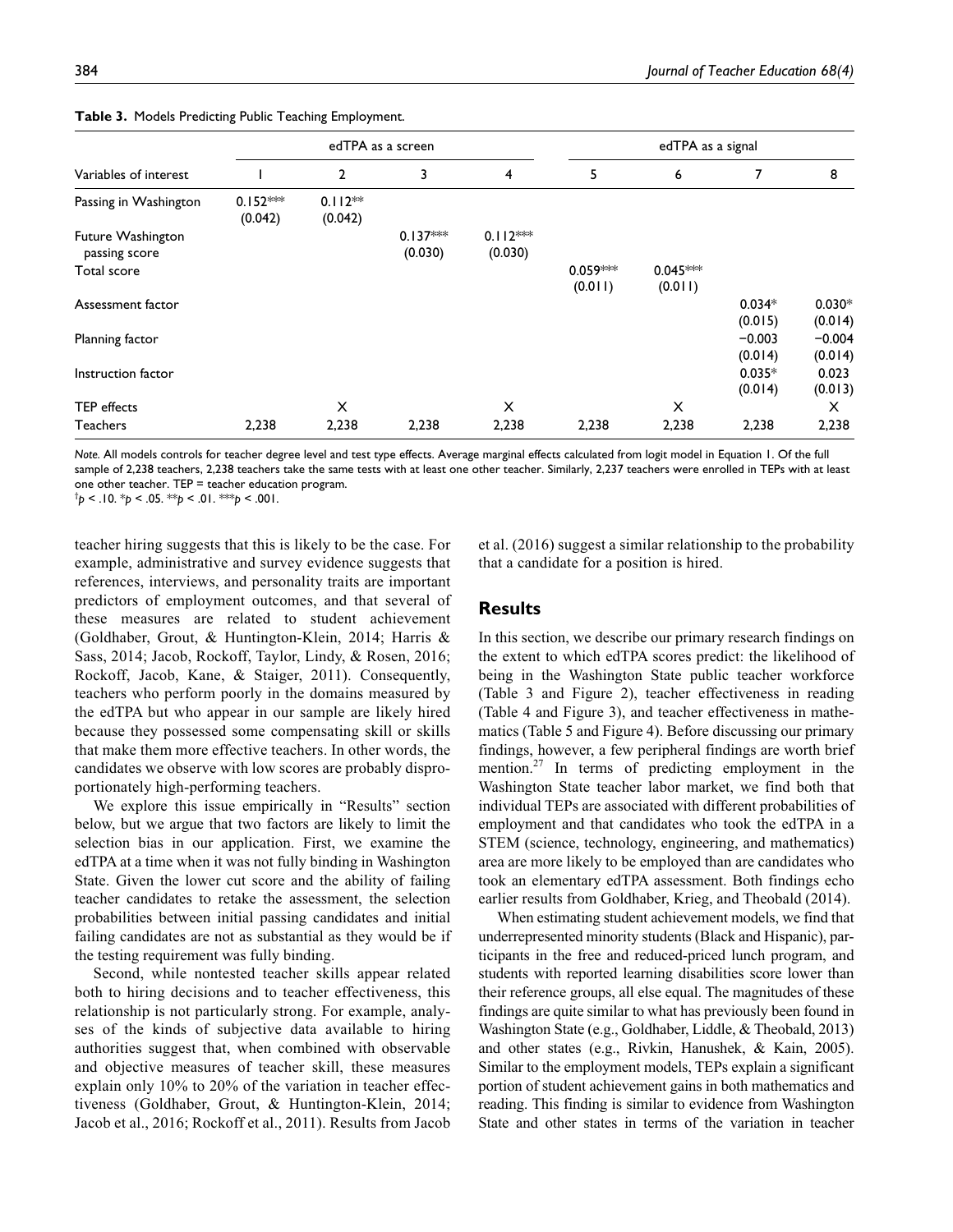

**Figure 1.** Distribution of edTPA scores for White and Hispanic teacher candidates.



**Figure 2.** Relationship between edTPA scores and probability of public teaching employment.

effectiveness that can be attributed to TEPs (Boyd, Grossman, Lankford, Loeb, & Wyckoff, 2009; Goldhaber et al., 2013; Mihaly, McCaffrey, Sass, & Lockwood, 2013).

# *edTPA as Predictor of Workforce Entry*

Table 3 reports several specifications of models predicting the likelihood of being employed in the Washington State

public schoolteacher labor market the year after a candidate takes the edTPA assessment (see Equation 1 above). All coefficients are reported as average marginal effects; so the estimate in column 1, for example, means that teacher candidates who passed the edTPA at the Washington State cut score are 15.2 percentage points more likely to enter the public teaching workforce than are teacher candidates who failed the edTPA at the Washington State cut score, all else equal (i.e., compared with other candidates who took the same test type). The estimated marginal effect is somewhat smaller when candidates are compared with other candidates from the same TEP (column 2) and when we consider candidates who would have passed the test at the future Washington State cut score (columns 3 and 4). These relationships are not surprising given that passing the edTPA is a licensure requirement for some candidates in our sample. Not surprisingly, these relationships are even stronger when we restrict the sample only to teacher candidates who took the edTPA after it became consequential.<sup>28</sup>

Columns 5 to 8 consider continuous measures of edTPA performance as predictors of workforce entry. These continuous scores are standardized across all test takers, so the average marginal effect in column 5 means that a one standard deviation increase in a candidate's edTPA score is associated with a 5.9 percentage point increase in the probability that an average teacher candidate is employed in the teacher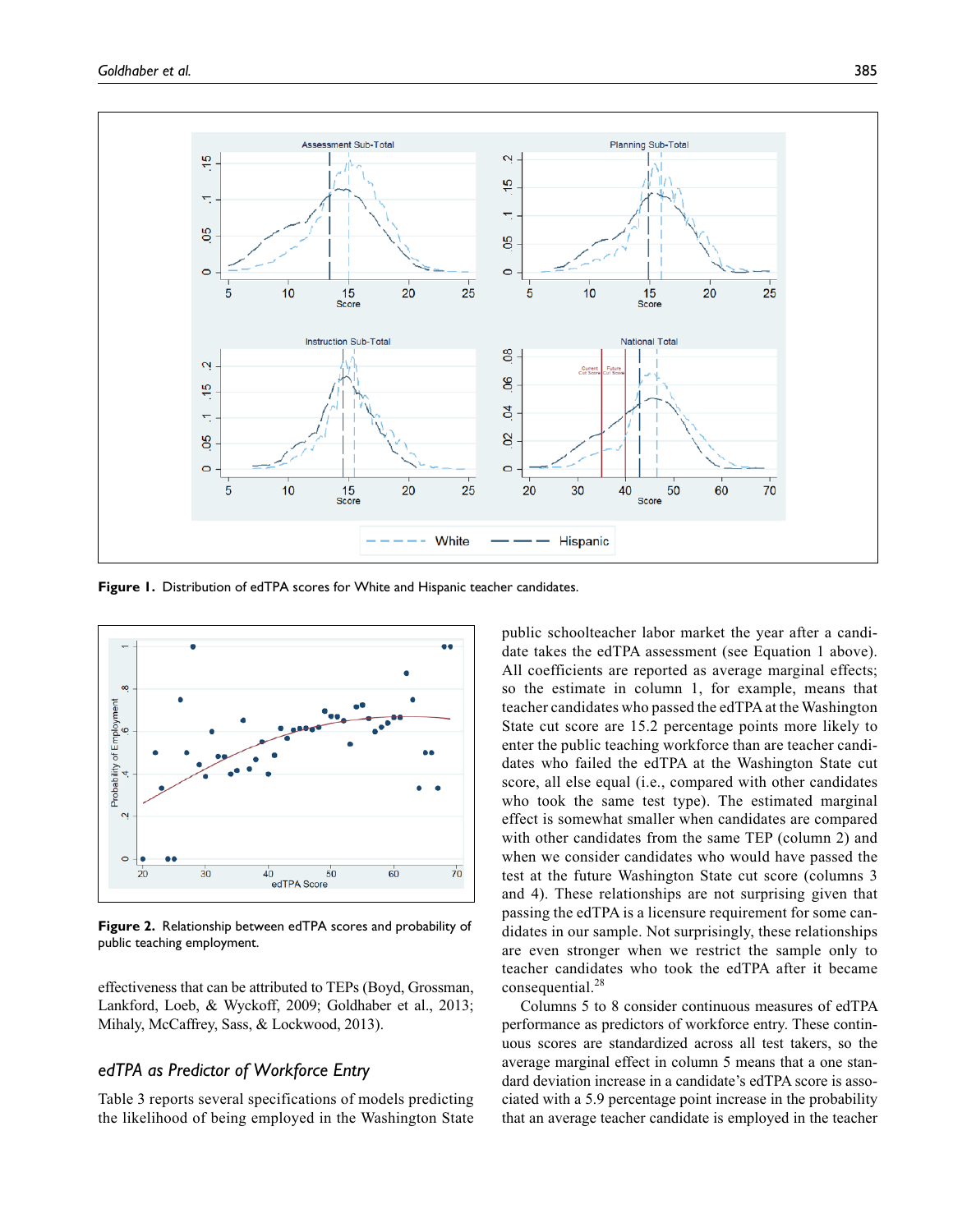|                                    |                       |                     | edTPA as a screen     |                      |                      |                      |                  |                  |                  | edTPA as a signal             |                                  |                     |
|------------------------------------|-----------------------|---------------------|-----------------------|----------------------|----------------------|----------------------|------------------|------------------|------------------|-------------------------------|----------------------------------|---------------------|
| Variables of interest              |                       | 2                   | 3                     | 4                    | 5                    | 6                    | 7                | 8                | 9                | $\overline{0}$                | $\mathbf{H}$                     | 12                  |
| Passing in Washington              | $0.251***$<br>(0.073) | $0.191*$<br>(0.080) | $0.247***$<br>(0.065) |                      |                      |                      |                  |                  |                  |                               |                                  |                     |
| Future Washington<br>passing score |                       |                     |                       | $0.203**$<br>(0.058) | $0.149**$<br>(0.054) | $0.169**$<br>(0.058) |                  |                  |                  |                               |                                  |                     |
| Total score                        |                       |                     |                       |                      |                      |                      | 0.022<br>(0.017) | 0.003<br>(0.018) | 0.006<br>(0.018) |                               |                                  |                     |
| Assessment factor                  |                       |                     |                       |                      |                      |                      |                  |                  |                  | $0.031^{\dagger}$<br>(0.017)  | 0.017<br>(0.016)                 | $0.050*$<br>(0.020) |
| Planning factor                    |                       |                     |                       |                      |                      |                      |                  |                  |                  | 0.020<br>(0.014)              | 0.018<br>(0.014)                 | $-0.007$<br>(0.014) |
| Instruction factor                 |                       |                     |                       |                      |                      |                      |                  |                  |                  | $-0.025^{\dagger}$<br>(0.014) | $-0.028$ <sup>†</sup><br>(0.016) | $-0.031$<br>(0.019) |
| <b>TEP</b> effects                 |                       | X                   |                       |                      | X                    |                      |                  | X                |                  |                               | X                                |                     |
| District effects                   |                       |                     | X                     |                      |                      | X                    |                  |                  | X                |                               |                                  | X                   |
| Teachers                           | 210                   | 210                 | 210                   | 210                  | 210                  | 210                  | 210              | 210              | 210              | 210                           | 210                              | 210                 |

**Table 4.** Value-Added Results in Reading (Stacked Model).

*Note.* All models control for student prior performance (either both or just lagged or twice lagged score with a missing value dummy for the other) and demographics, classroom-level student demographics, teacher degree level, and grade and test type effects. Of the full sample of 210 teachers, 206 take the same tests with at least one other teacher. Similarly, 204 and 174 teachers were enrolled in TEPs and employed in districts with at least one other teacher. All standard errors are clustered at the teacher level. TEP = teacher education program. † *p* < .10. \**p* < .05. \*\**p* < .01. \*\*\**p* < .001.



**Figure 3.** Relationship between edTPA scores and reading value added.

workforce the following year. Columns 7 and 8 report specifications in which the three subscores of the edTPA are separately included in the model and show that the positive relationship between the total score and the likelihood of being in the labor market is driven largely by the assessment and instruction subscores. When we consider quintiles of edTPA scores, we find that scoring in the top quintile of the

edTPA is associated with a 14 percentage point increase in the probability that a candidate will be employed in the following year, as compared with a candidate who scored in the bottom quintile.

To help visualize the relationship between edTPA scores and the probability of teaching employment, Figure 2 plots the observed probability of employment associated with each edTPA score, along with a polynomial best-fit line.<sup>29</sup> Two patterns are worth noting. First, the relationship between edTPA scores and probability of employment is relatively steep and linear in the lower range of edTPA scores—with no discontinuity at the current passing score of 35—suggesting that, at least at the lower end of the distribution, continuous edTPA scores reflect some candidate trait or traits that are predictive of employment. Second, the relationship is much weaker in the upper range of the distribution of edTPA scores, which means that the probabilities of employment are similar for candidates within the range of relatively high edTPA scores.

Although the results in Table 3 and Figure 2 demonstrate a strong relationship between edTPA scores and the probability that a teacher candidate is employed in Washington State's K-12 public teaching workforce, it is not possible to disentangle preferences of teacher candidates and employers in interpreting these findings. As noted above, some districts may use edTPA to help them decide among teacher applicants. On the teacher candidate side, moreover, these findings may reflect the fact that more dedicated teacher candidates perform better on the assessment and are also more likely to enter the profession.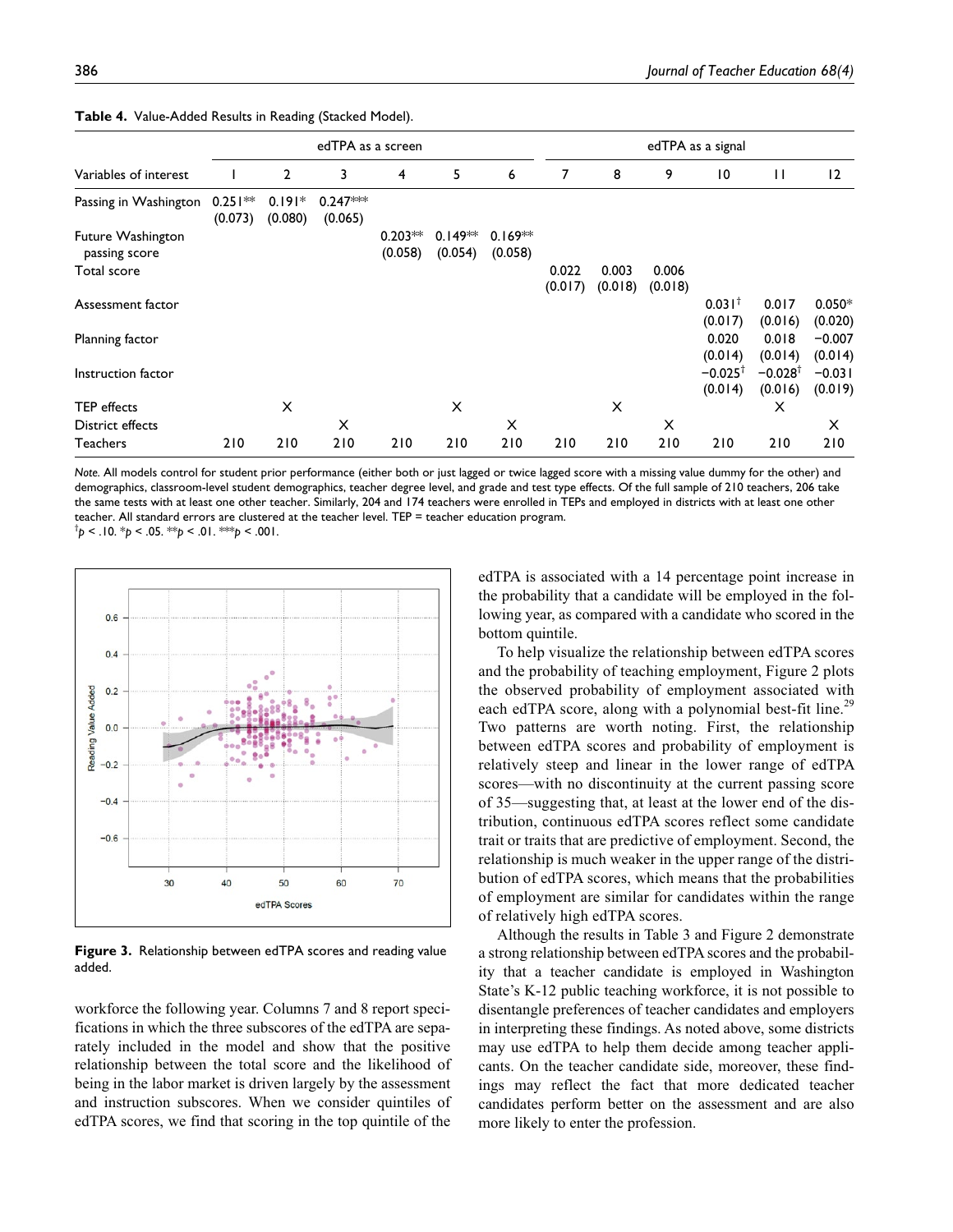| Table 5. Value-Added Results in Math (Stacked Model). |  |
|-------------------------------------------------------|--|
|-------------------------------------------------------|--|

|                                    |                  |                  |                  | edTPA as a screen |                              |                  |                              |                     |                  | edTPA as a signal   |                                  |                     |
|------------------------------------|------------------|------------------|------------------|-------------------|------------------------------|------------------|------------------------------|---------------------|------------------|---------------------|----------------------------------|---------------------|
| Variables of interest              |                  | $\overline{2}$   | 3                | 4                 | 5                            | 6                | 7                            | 8                   | 9                | 10                  | $\mathbf{H}$                     | 12                  |
| Passing in Washington              | 0.038<br>(0.071) | 0.061<br>(0.068) | 0.061<br>(0.058) |                   |                              |                  |                              |                     |                  |                     |                                  |                     |
| Future Washington<br>passing score |                  |                  |                  | 0.052<br>(0.045)  | $0.085^{\dagger}$<br>(0.043) | 0.036<br>(0.037) |                              |                     |                  |                     |                                  |                     |
| Total score                        |                  |                  |                  |                   |                              |                  | $0.029^{\dagger}$<br>(0.015) | $0.035*$<br>(0.016) | 0.015<br>(0.014) |                     |                                  |                     |
| Assessment factor                  |                  |                  |                  |                   |                              |                  |                              |                     |                  | $-0.004$<br>(0.026) | 0.003<br>(0.026)                 | 0.016<br>(0.019)    |
| Planning factor                    |                  |                  |                  |                   |                              |                  |                              |                     |                  | $0.060*$<br>(0.025) | $0.071$ <sup>T</sup><br>(0.025)  | 0.002<br>(0.021)    |
| Instruction factor                 |                  |                  |                  |                   |                              |                  |                              |                     |                  | $-0.027$<br>(0.021) | $-0.041$ <sup>t</sup><br>(0.021) | $-0.001$<br>(0.022) |
| <b>TEP</b> effects                 |                  | X                |                  |                   | X                            |                  |                              | X                   |                  |                     | X                                |                     |
| District effects                   |                  |                  | X                |                   |                              | X                |                              |                     | X                |                     |                                  | х                   |
| Teachers                           | 206              | 206              | 206              | 206               | 206                          | 206              | 206                          | 206                 | 206              | 206                 | 206                              | 206                 |

*Note.* All models control for student prior performance (either both or just lagged or twice lagged score with a missing value dummy for the other) and demographics, classroom-level student demographics, teacher degree level, and grade and test type effects. Of the full sample of 206 teachers, 202 teachers take the same tests with at least one other teacher. Similarly, 201 and 176 teachers were enrolled in TEPs and employed in districts with at least one other teacher. All standard errors are clustered at the teacher level. TEP = teacher education program. † *p* < .10. \**p* < .05. \*\**p* < .01. \*\*\**p* < .00.



**Figure 4.** Relationship between edTPA scores and mathematics value added.

### *edTPA as a Screening Mechanism*

Columns 1 to 6 of Tables 4 and 5 summarize the relationship between passing the edTPA (either at the current Washington State cut score of 35 or future cut score of 40) and teacher effectiveness in reading or mathematics, respectively. We estimate these screening models using data from the classrooms of teachers employed in the year following their edTPA administration. Given that many teacher candidates do not find teaching positions and that only a minority of teachers work in tested grades and subjects, this is a necessarily small subset of the total number of teacher candidates sitting for the edTPA. We may therefore worry that such selection biases our results. The concern is that teachers who perform poorly on the edTPA but still obtain teaching positions likely have other skills that are valued in the workplace but are not observed in our data, suggesting that the coefficients reflecting the relationship between edTPA performance and teacher effectiveness are biased downward, that is, a lower bound on the true relationship. As discussed in the previous section, there are good reasons to believe that sample selection bias is a minimal concern, but this motivates the bounding exercise described later in this section.

The models in Tables 4 and 5 correspond to Equation 2 and include lagged test scores and other student background controls (the specific independent variables used in each model specification are reported in notes below the table), but they exclude other teacher candidate variables as we are focused only in assessing the pass/fail screening value of the edTPA assessment. However, the coefficients in Tables 4 and 5 change very little when the models include additional teacher controls (such as WEST-B scores). We also note that results are very consistent between the primary specifications reported in Tables 4 and 5 and the more conservative specifications that either only use students with nonmissing prior year test scores or nonmissing twice-lagged test scores.<sup>3</sup>

Column 1 of Table 4 demonstrates that teacher candidates who pass the edTPA at the Washington State cut score are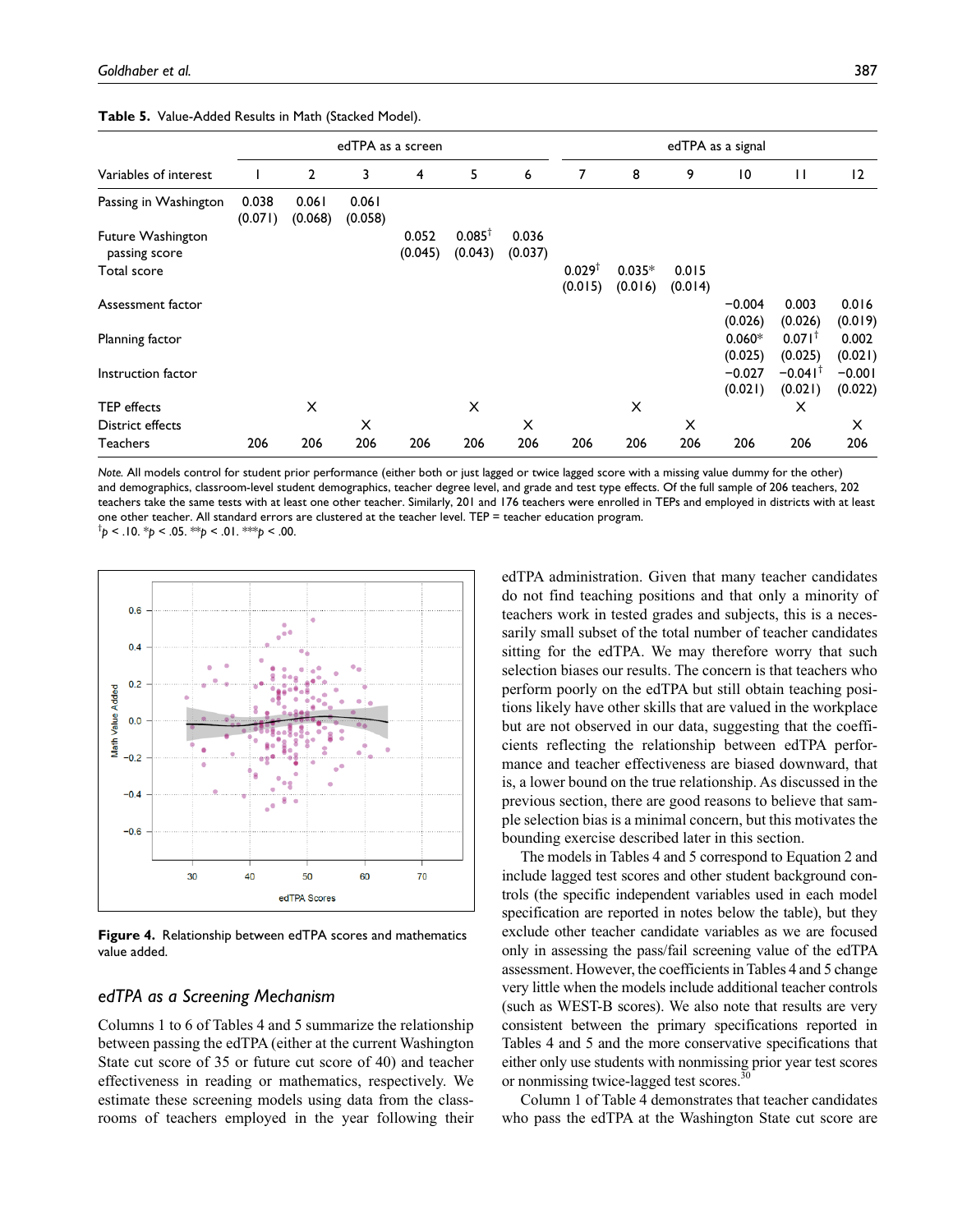more effective in reading instruction, all else equal, than teacher candidates who fail the edTPA on their first test administration. Specifically, students assigned to a teacher who passed the edTPA score 0.252 standard deviations higher, all else equal, than students who failed the edTPA. This relationship is large and statistically significant in all specifications—that is, comparing candidates to other candidates from the same TEP (column 2) or who teach in the same school district (column 3)—and are more modest but still statistically significant when we consider whether candidates would have passed the test at the future Washington State cut score. We interpret these results as suggesting that the edTPA has strong predictive validity in reading as a screen at these cut points. Our point estimates for the edTPA screening effect in mathematics in columns 1 to 6 of Table 5, however, are smaller and generally statistically insignificant. Although positive in all specifications, the screening coefficient in mathematics is statistically significant in only one specification (column 5). $31$ 

The differences between the screening coefficients in reading and the corresponding coefficients in math are statistically significant, and these differences are reflected in Figures 3 and 4, which plot estimated teacher value added and edTPA test scores for all teachers in our sample. The lines plotted in these figures show local linear estimates of the relationship between teacher value added and edTPA test scores.32 While these figures do *not* control for candidate test type (and thus candidates are being compared with all other candidates regardless of test type), they illustrate that candidates who fail the edTPA at the current Washington State cutoff (35) and future Washington State cutoff (40) tend to be considerably less effective in reading (Figure 3), but less so in mathematics (Figure 4). The predicted effectiveness in reading increases sharply before the cut points, but predicted effectiveness in mathematics changes relatively little in this same range. As demonstrated by the scatter plot, we observe a smaller number of teachers with failing scores in the reading sample than in the mathematics sample and these teachers are more likely to have low value added.<sup>33</sup>

# *The Signal Value of edTPA Performance*

The value of the edTPA as a signal of teacher quality is an important policy issue. Recall that the edTPA is described as an "educative assessment," and this is much more plausible if there is predictive validity to the assessment away from the cut point (suggesting that changes in performance by candidates or institutions are indeed predictive of teacher effectiveness). In addition, whether inservice teachers with higher edTPA scores are more effective is an important policy question given that school systems may wish to consider an applicant's edTPA scores in making hiring decisions.

Columns 7 to 12 of Tables 4 and 5 report the estimated relationships between continuous measures of candidate edTPA performance and student achievement in reading and

mathematics, respectively. Columns 7 to 9 of Table 4 illustrate that we find little evidence that edTPA scores throughout the distribution are predictive of teacher effectiveness in reading. Specifically, the coefficient in column 7 means that a one standard deviation increase in a candidate's edTPA score is correlated with a 0.02 standard deviation increase in student performance in the candidate's classroom in his or her first-year teaching, but this relationship is not statistically significant. The weak relationship between continuous edTPA scores and teacher effectiveness in reading is reflected in Figure 3, as there is little increase in predicted teacher effectiveness within the range of passing scores (i.e., above a 40). We note, however, that this relationship is positive and statistically significant when we focus solely on candidates who took the edTPA after it became consequential in January 2014.<sup>34</sup>

However, columns 7 to 12 of Table 5 provide some evidence that edTPA scores provide a signal of future teacher effectiveness in mathematics. $35$  Specifically, when candidates are compared across TEPs and districts (column 7), a one standard deviation increase in a candidate's edTPA score is correlated with a 0.03 standard deviation increase in student performance in the candidate's classroom in his or her first-year teaching, and this relationship is marginally statistically significant. This is reflected in the generally positive slope of the local linear fit line in Figure 4.

The relationship between edTPA scores and mathematics teaching effectiveness is stronger when candidates are compared with other candidates from the same TEP (column 8), but weaker when candidates are compared with other candidates who are teaching in the same school district (column 9). As discussed in Goldhaber et al. (2013), it is possible that the district fixed effects in the model in column 9 capture district-level effects that are attributed to teachers in the estimates reported in columns 7 and 8, but it is also possible that these effects remove average differences in teacher quality among different school districts that should be attributed to teachers. Given that we cannot distinguish between these possibilities, we simply conclude that the predictive validity of the edTPA as a signal of future teaching effectiveness in mathematics is stronger when comparisons are made across districts rather than within districts.

Finally, columns 9 to 12 of Table 5 consider the three edTPA subscores as joint predictors of teacher effectiveness in mathematics, and suggest that candidate performance on the Planning rubrics are driving the relationships in columns 7 to 9. This is an interesting finding, as the Planning subscores were less predictive of the probability of employment than were the other two subscores (see Table 3).

# **Policy Implications**

In this study, we find that teachers failing the edTPA under the future Washington State passing threshold have lower value added in reading than teachers who passed the test at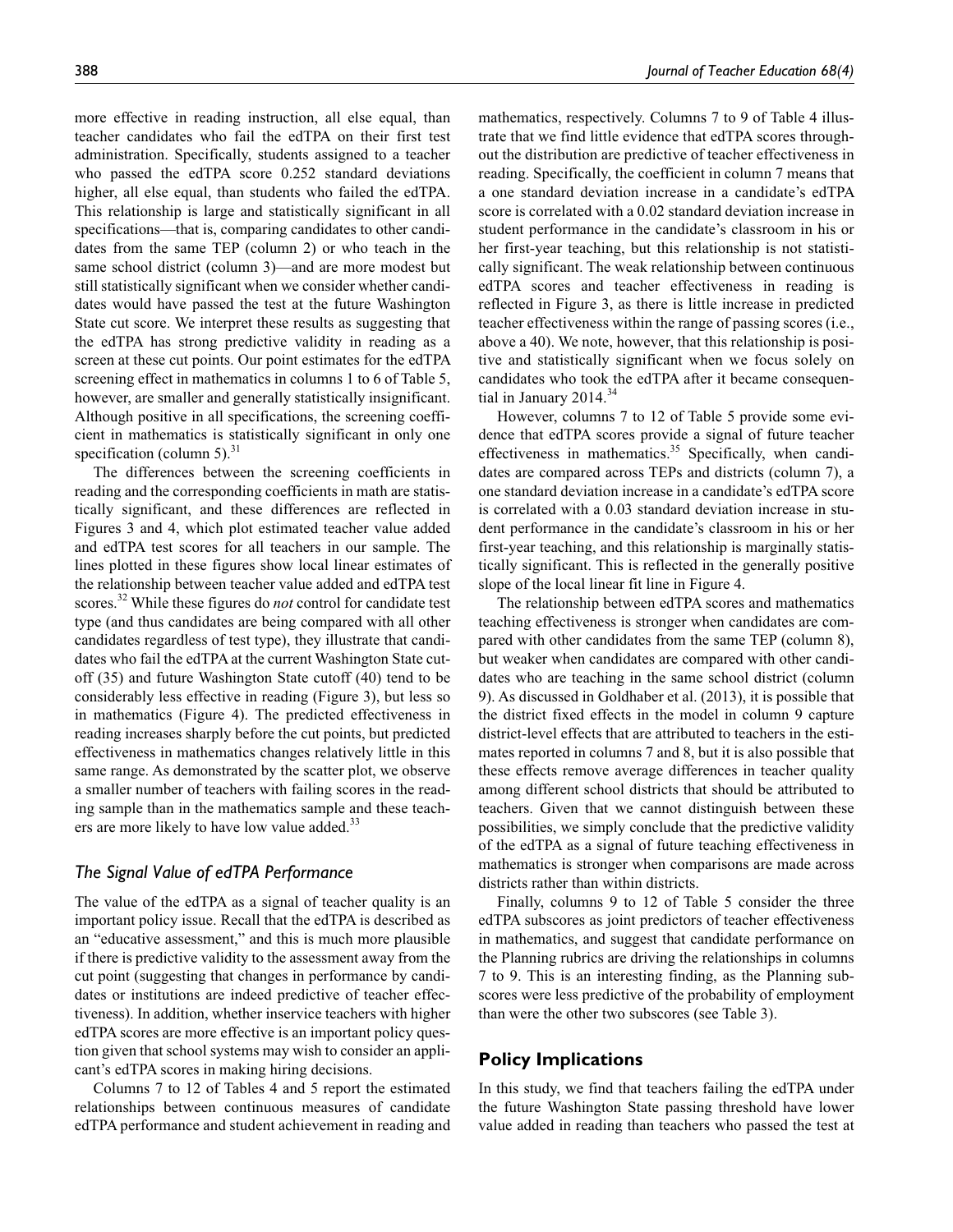|                         | Stacked math sample |              |                   | Stacked reading sample |
|-------------------------|---------------------|--------------|-------------------|------------------------|
| Quintile of value added | Fail                | Pass         | Fail              | Pass                   |
| Bottom quintile         | 0.190(0.088)        | 0.202(0.029) | $0.462**$ (0.110) | 0.185(0.028)           |
| Top quintile            | 0.143(0.087)        | 0.202(0.030) | 0.077(0.111)      | 0.205(0.029)           |

**Table 6.** Conditional Probabilities of Teacher Effectiveness Given edTPA Performance.

*Note.* Each cell gives the probability that a teacher with the indicated performance on the edTPA falls into each quintile of the value-added distribution. Standard errors in parentheses. The test of significance is against the null hypothesis that the proportion is 0.2.

† *p* < .10. \**p* < .05. \*\**p* < .01. \*\*\**p* < .001.

this cut score. We find no statistically significant difference between those who pass and those who fail in mathematics, although changes in the assessment score are predictive of teacher performance. These results generally hold when a licensure test of candidates' basic skills is included in the model, which suggests that portfolio-based assessments such as the edTPA contain information about teaching practice that is not captured by these basic-skills tests. Although our point estimates are imprecisely estimated due to the small samples employed in this study, the magnitudes of the signal estimates are roughly similar to those observed in studies of other licensure tests (Clotfelter, Ladd, & Vigdor, 2007; Darling-Hammond et al., 2013; Goldhaber, 2007).

To put the results in perspective, we estimate the probability that a teacher candidate failing the edTPA is a *low-performing teacher* (defined as being in the bottom 20% of value added) or a *high-performing teacher* (defined as being in the top 20% of value added).<sup>36</sup> The results of this test are in Table 6. If passing the edTPA provided no predictive power for value added, we would expect 20% of teachers who fail the test to be in each of these categories. Not surprisingly, given the null screening results in mathematics, we find that 19% of mathematics teachers who fail the edTPA are in the low-performing category. On the contrary, we find that 46% of reading teachers who fail the edTPA are in the low-performing category, far higher than the 20% we would expect by chance alone. That said, if the edTPA really were used as a one-time, high-stakes test for employment eligibility, screening these candidates who would become ineffective teachers comes at the cost of screening out some candidates who would become effective teachers. Specifically, 8% of reading teachers and 14% of math teachers who fail the edTPA are in the high-performing category (top 20% of value added); neither of these proportions is statistically different than the 20% we would expect by chance.

We can more simply summarize these proportions using the "number needed to treat." In medicine, the number needed to treat is the average number of patients that would need to be assigned an intervention to avoid one additional adverse outcome. A low number needed to treat indicates an efficient intervention as it implies that a greater number of patients benefit. In this case, we can identify the number of test takers needed to screen out a lowest quintile teacher. We do a back-of-the-envelope calculation suggesting that the edTPA identifies one bottom quintile reading teacher for every 17 assessed candidates, while it identifies one bottom quintile mathematics teacher for every 39 candidates. Put another way, this suggests a cost in exam fees to candidates of US\$5,100 to identify an ineffective reading teacher and US\$11,700 to identify an ineffective mathematics teacher.

# **Conclusion**

Given that this is the first predictive validity study of the edTPA, and given the nuanced findings we describe above, we are hesitant to draw broad conclusions about the extent to which edTPA implementation will improve the quality of the teacher workforce. Instead, we relate our findings back to the different theories of action for how the edTPA *might* improve teacher workforce quality, but we stress that even these conclusions come with important caveats and trade-offs that policy makers and teacher educators should weigh as they interpret these results.

The first theory of action is that the edTPA can be used as a screen to prevent ineffective teacher candidates from entering the workforce. The screening results in reading demonstrating predictive validity around the current and future Washington State cut points used for licensing decisions—generally suggest that this theory of action is promising in terms of improving overall workforce quality in reading. But as we discuss in the previous section, this screening comes at a cost, as candidates who fail the edTPA but become high-performing teachers will also be screened out of the workforce. We do not find evidence of a screening effect in mathematics, although our estimates are imprecisely estimated. This relationship may, in part, be caused by the edTPA's focus on candidates' writing capacities, which may be more related to a teacher's ability to teach reading than mathematics.<sup>37</sup> It is also important to recognize that the screening theory of action is predicated on teacher candidates failing the assessment. It is unclear that this screening theory of action can actually work in a setting in which candidates are able to take the test multiple times to pass, as the ability of the assessment to predict teacher effectiveness is likely to be low for candidates with multiple retakes (Cowan & Goldhaber, 2016).

The second theory of action is that the edTPA could improve the quality of *all* teaching candidates through the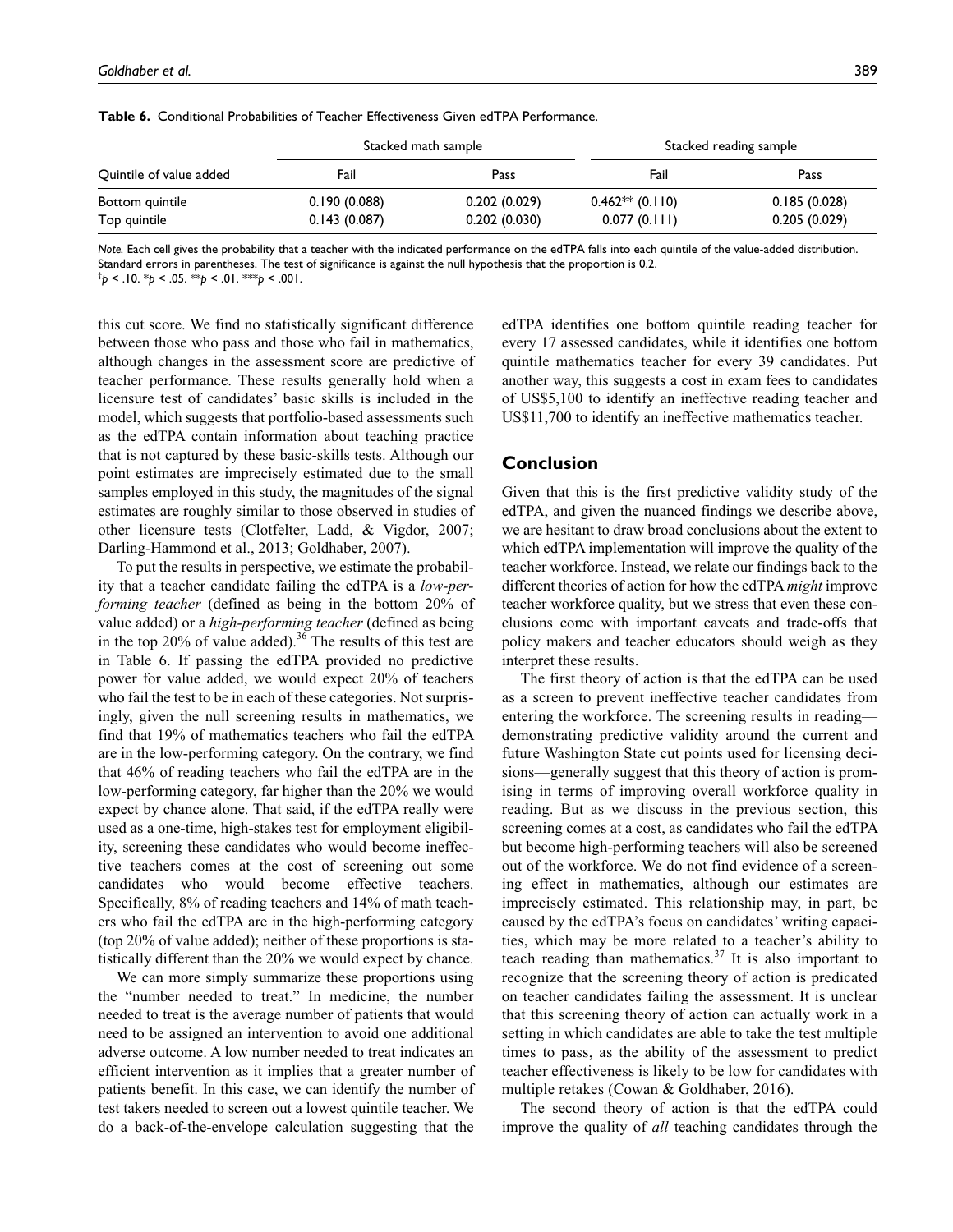experience of the assessment or programmatic changes that are related to information TEPs receive about teacher candidate performance. This is much more likely if the edTPA scores can serve as a signal of quality teaching beyond just at the cut point required to participate in the labor market. In this case, it is the modest but statistically significant results in mathematics that suggest promise for this theory of action and the weaker results in reading that suggest caution. That said, the extent to which the edTPA can "support candidate learning and preparation program renewal" (edTPA, 2015) likely depends on the ability of TEPs to create feedback loops that allow candidate performance on the edTPA to influence the training they provide. Moreover, policy makers and teacher educators also need to weigh these results against the possibility that the high-stakes use of the edTPA may adversely affect the diversity of the teacher workforce, given the large differences between the passing rates of White and Hispanic teacher candidates in Washington.

We believe there are a number of potential next steps that are not possible to pursue with the data used in this study but that would be valuable to policy makers and teacher educators. One is to investigate the degree to which the different rubric scores within the edTPA might be reweighted (or modified) to increase the relationship between summative edTPA scores and student achievement or teacher value added. The samples in Washington State are currently insufficient for optimal weighting exercises (e.g., Goldhaber, Grout, & Huntington-Klein, 2014), but such exercises are possible with additional years of data and/or data from other states and would be valuable to TEPs looking to prioritize different aspects of their training of teacher candidates. A second next step might be to assess how edTPA scores are related to other, broader measures of teacher performance, such as observational ratings. This is not currently possible using Washington State's administrative data, but it may be possible elsewhere. Finally, given concerns about the fairness of teacher observations across classroom contexts (Steinberg & Garrett, 2016) and recent calls to place more student teachers in disadvantaged schools (Krieg, Theobald, & Goldhaber, 2016), policy makers would benefit from evidence about whether edTPA scores vary substantially across teacher candidates in different kinds of student teaching positions.

A final caveat to these conclusions—and an essential issue for policy makers and teacher educators to weigh in interpreting these results—is whether the results we reference above justify the investments that candidates, states, and TEPs have made in the edTPA. While the monetary costs associated with the edTPA are easily quantifiable (e.g., US\$300 per teacher candidate), there are also less easily quantifiable time-commitment costs for both candidates and programs. We know very little regarding whether these costs might affect the pool of people who seek to become teachers. We therefore view the interpretation of these results as very much in the eye of the beholder, and we hope this early

analysis spurs an evidence-based discussion about the potential promise and drawbacks of edTPA implementation.

### **Authors' Note**

The views expressed in this article do not necessarily reflect those of American Institutes for Research. Responsibility for any and all errors rests solely with the authors.

#### **Acknowledgments**

The authors thank Trevor Gratz for outstanding research assistance and Joe Koski, John Krieg, Gerhard Ottehenning, Ray Pecheone, Amy Vaughn, Jennifer Wallace, and Andrea Whitaker for helpful comments.

### **Declaration of Conflicting Interests**

The author(s) declared no potential conflicts of interest with respect to the research, authorship, and/or publication of this article.

#### **Funding**

The author(s) disclosed receipt of the following financial support for the research, authorship, and/or publication of this article: This work is supported by the National Center for the Analysis of Longitudinal Data in Education Research (CALDER; IES Grant R305C120008), the Bill and Melinda Gates Foundation (Grant OPP1128040), and an anonymous foundation.

#### **Notes**

- 1. See <http://edtpa.aacte.org>
- 2. For a full summary of edTPA participation across the country, see edTPA (2015), p. 13.
- 3. Note that the existence of different cut points in different states means that the edTPA cannot be expected to have predictive validity "only" around a single cut point.
- 4. All analytic models presented in this article control for test type, so compare outcomes only between candidates who took the same test type.
- 5. Candidates may receive an incomplete score on any of the 15 rubrics for having technical issues with the upload, uploading an incomplete file, having an edited video, or uploading material that is not related to the handbook. If a candidate received only one incomplete score, it counts as a zero in the calculation of the final summative score; but the summative score is incomplete if the candidate receives an incomplete on two or more rubrics.
- 6. We performed a principal components analysis on the 15 rubric scores and found that the rubric scores load onto three factors that align closely with these areas.
- 7. The national edTPA handbook for elementary education also includes three additional mathematics assessment rubrics (e.g., "Analyzing Whole Class Misunderstandings") that have not been adopted in Washington State.
- 8. See <http://edtpa.aacte.org/about-edtpa#Goals-1>
- 9. The 2014 edTPA administrative report states that "Preliminary data from studies by Benner and Wishart (2015) has revealed that edTPA scores predict candidates' ratings of teacher effectiveness, as measured by a composite score that combines students' performance data and classroom observations" (edTPA, 2015, p. 24). However, these data have never been published,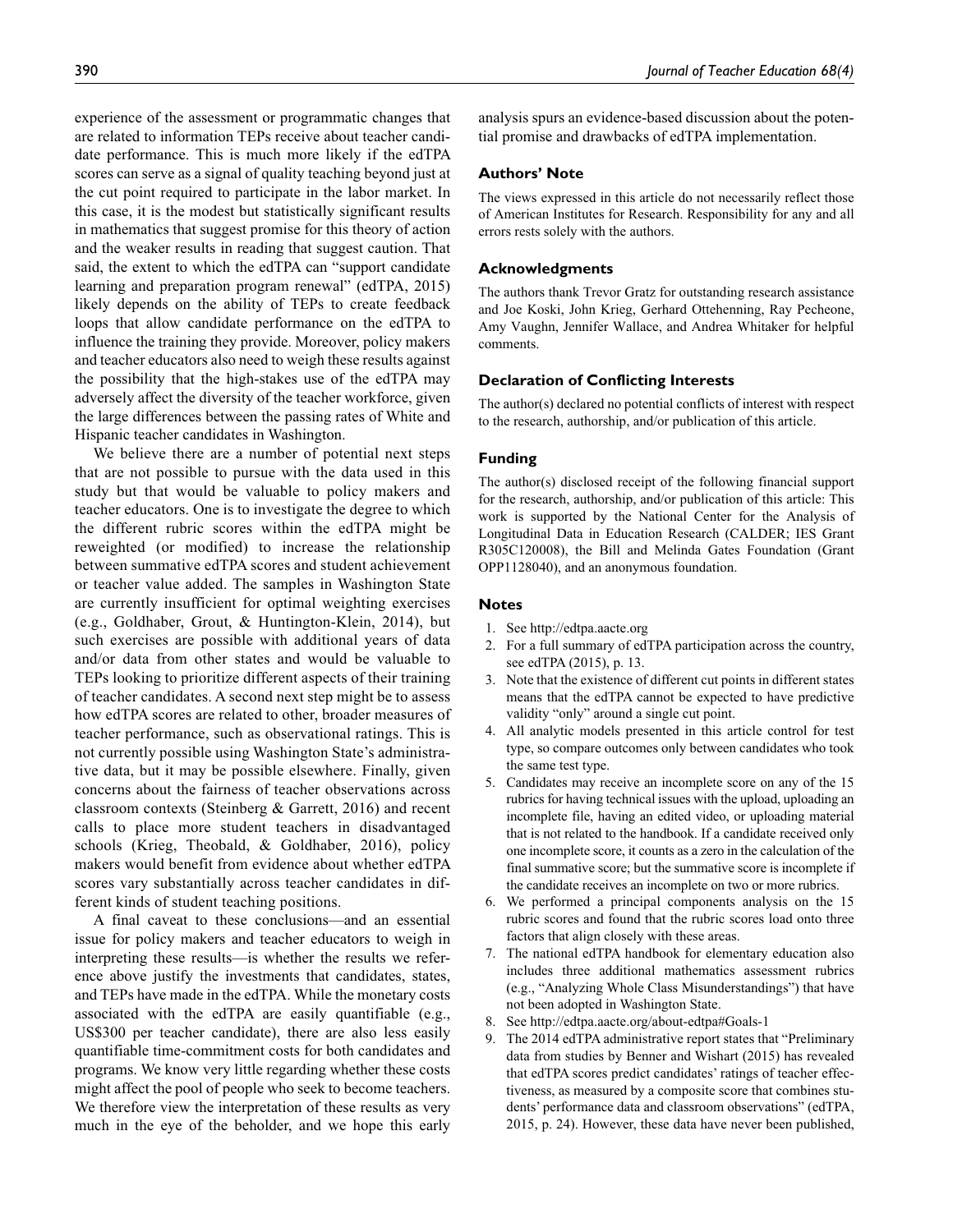and follow-up documentation from the authors suggests that these relationships are more mixed than this quote suggests (Susan Benner, personal communication, May 2016).

- 10. Darling-Hammond et al. (2013) report nearly identical point estimates as those reported in this article but with substantially more precision using a considerably smaller sample than is available in this article. We attempted to replicate their findings using differing assumptions regarding the appropriate level of clustering and could only estimate coefficients with similar levels of precision in models that assume independent errors across students in the same classroom. We attempted to compare modeling choices directly, but in discussions with the authors, we were unable to do so as they no longer have their data files (Linda Darling-Hammond, personal communication, February 2016).
- 11. See [http://www.ctc.ca.gov/commission/agendas/2012-09/2012-](http://www.ctc.ca.gov/commission/agendas/2012-09/2012-09-2F.pdf) [09-2F.pdf](http://www.ctc.ca.gov/commission/agendas/2012-09/2012-09-2F.pdf)
- 12. [See http://assessment.pesb.wa.gov/performance-assessments/](http://assessment.pesb.wa.gov/performance-assessments/important-links-edtpa-information/edtpa-policies) important-links-edtpa-information/edtpa-policies
- 13. The correlations between the three subscores range from .598 to .661.
- 14. We drop incomplete scores in cases where the candidate resubmits materials within a month of the score reporting date. We experimented with models that consider all incomplete scores as failures and found similar results.
- 15. Some alternative licensing exams may be submitted instead of taking the Washington Educator Skills Test–Basic (WEST-B). Thus, not all prospective teachers take the WEST-B (RCW 28A.410.220 & WAC 181-01-002).
- 16. About one third of Washington State schools participated in the state's Smarter Balanced Assessment pilot in the 2013- 2014 school year, so test scores are not available in 2013-2014 for students in these schools. We discuss our approach to these missing data in the analytic approach section.
- 17. Comprehensive Education Data and Research System (CEDARS) data include fields designed to link students to their individual teachers, based on reported schedules. However, limitations of reporting standards and practices across the state may result in ambiguities or inaccuracies around these links. We limit the student sample to students who received instruction from a single teacher in that subject and year.
- 18. Note that the quintiles in this table are based on edTPA scores across multiple test types, but all models include fixed effects for test type (so candidates are compared only with other candidates who took the same test type).
- 19. The correlations between continuous edTPA scores and the three WEST-B subtests are moderate  $(r = .20$  in mathematics and reading,  $r = .25$  in writing).
- 20. This is consistent with research showing that performance on licensure tests varies across teacher candidate subgroups (Goldhaber & Hansen, 2010).
- 21. These results are robust to controlling for candidate TEP (that is, Hispanic candidates are more likely to fail the edTPA than non-Hispanic White candidates within the same TEP) and conflict with recent evidence (edTPA, 2016) from a national census of edTPA test takers that finds Black teacher candidate scores to be significantly lower than the scores of White candidates, but no significant difference between White and Hispanic teacher candidate edTPA performance.
- 22. Hispanic teacher candidates are also considerably more likely than White candidates to score lower than a 40 (the state's

future cut score), though we can not necessarily conclude that this difference in passing rates would hold under this new cut score.

- 23. As discussed in "Assessment of Prospective Teachers and the Role of the edTPA" section, there are 27 different versions of the edTPA, so this ensures that candidates are only compared with other candidates who completed the same test type.
- 24. Note that we do not need to control for teaching experience because every teacher in the value-added model (VAM) sample is a first-year teacher.
- 25. We also experiment with school fixed effects models, but a relatively small number of teachers in the VAM sample teach in the same school as compared with other teachers who took the edTPA.
- 26. These results are provided in Tables A2 to A5 in the online appendix.
- 27. The coefficients we discuss are not reported in the tables but are available from the authors upon request.
- 28. These results are reported in Table A1 in the online appendix.
- 29. The best-fit line is estimated from a logit at the teacher candidate level, with the order of polynomial chosen to minimize the Akaike information criterion (AIC) of the regression.
- 30. These results are reported in Tables A2 to A5 in the online appendix.
- 31. As shown in Tables A6 and A7 in the online appendix, the screening results are similar when we estimate models only for candidates who took the edTPA after it became consequential. The differences between the screening results before and after the edTPA became consequential are not statistically significant.
- 32. We estimate teacher value added using the same specification as Equation 2, but omitting the edTPA scores and teacher controls. We then estimate local linear regressions of estimated teacher value added on edTPA scores using the np package in R (Hayfield & Racine, 2008).
- 33. To obtain an estimate of the potential magnitude of sample selection bias in these estimates, we conduct a bounding exercise in the spirit of Lee (2009). Our results suggest the point estimates for the screening effect lie between 0.05 and 0.40 for reading and between −0.09 and 0.09 in mathematics. Results are available from the authors upon request.
- 34. See Table A7 in the online appendix. The difference between this relationship before and after the edTPA became consequential is not statistically significant.
- 35. Note, however, that the differences between the signal coefficients in math and the corresponding coefficients in reading are not statistically significant.
- 36. We obtain similar results if we instead estimate these conditional probabilities using the simulation method suggested by Jacob and Lefgren (2008).
- 37. For example, edTPA scores are more highly correlated with WEST-B writing scores  $(r = .25)$  than WEST-B reading or mathematics scores  $(r = .20)$ .

### **References**

Angrist, J. D., & Guryan, J. (2008). Does teacher testing raise teacher quality? Evidence from state certification requirements. *Economics of Education Review*, *27*(5), 483-503.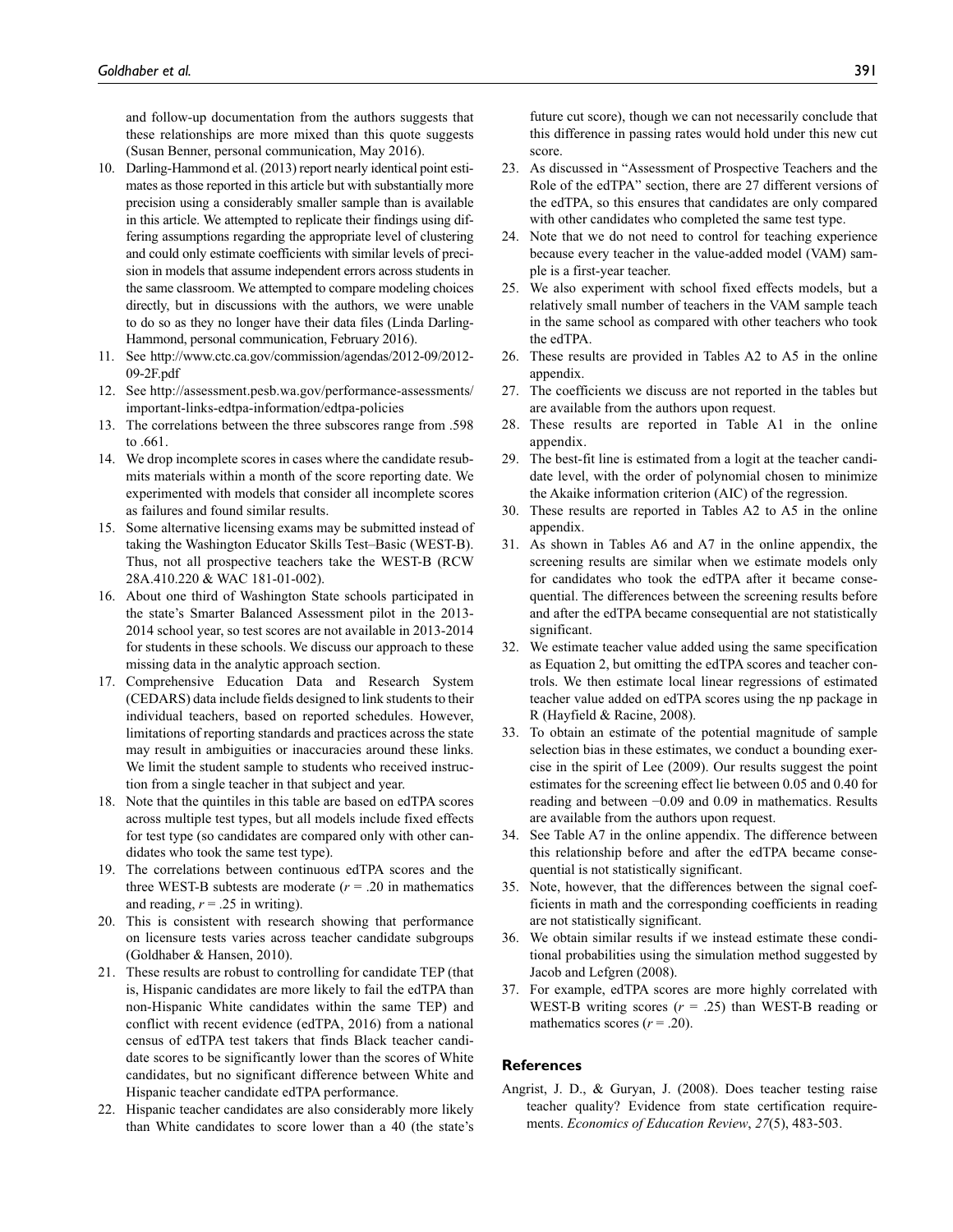- Boyd, D., Grossman, P., Lankford, H., Loeb, S., & Wyckoff, J. (2009). Teacher preparation and student achievement. *Educational Evaluation and Policy Analysis*, *31*(4), 416-440.
- Cantrell, S., Fullerton, J., Kane, T. J., & Staiger, D. O. (2008). *National board certification and teacher effectiveness: Evidence from a random assignment experiment* (No. w14608). Cambridge, MA: National Bureau of Economic Research.
- Chetty, R., Friedman, J. N., & Rockoff, J. E. (2014). Measuring the impacts of teachers I: Evaluating bias in teacher valueadded estimates. *American Economic Review*, *104*(9), 2593- 2632.
- Clotfelter, C. T., Ladd, H. F., & Vigdor, J. L. (2007). Teacher credentials and student achievement: Longitudinal analysis with student fixed effects. *Economics of Education Review*, *26*(6), 673-682.
- Cowan, J., & Goldhaber, D. (2014). *Assessing the relationship between teacher performance on Washington State's ProTeach Portfolio and Student Test Performance* (CEDR Working Paper 2014-2). Seattle, WA: University of Washington.
- Cowan, J., & Goldhaber, D. (2016). National Board Certification and teacher effectiveness: Evidence from Washington State. *Journal of Research on Educational Effectiveness*, *9*, 233-258.
- Darling-Hammond, L. (2009). Teaching and the change wars: The professionalism hypothesis. In A. Hargreaves & M. Fullan (Eds.), *Change wars* (pp. 45-68). Bloomington, IN: Solution Tree.
- Darling-Hammond, L., Newton, S. P., & Chung Wei, R. (2013). Developing and assessing beginning teacher effectiveness: The potential of performance assessments. *Educational Assessment, Evaluation and Accountability*, *25*(3), 179-204.
- edTPA. (2015, September). *Educative assessment & meaningful support: 2014 edTPA administrative report*. Retrieved from https:// secure.aacte.org/apps/rl/res\_get.php?fid=2183&ref=edtpa
- edTPA. (2016, October). *Educative assessment & meaningful support: 2015 edTPA administrative report*. Retrieved from https:// secure.aacte.org/apps/rl/res\_get.php?fid=3013&ref=edtpa
- Goldhaber, D. (2007). Everyone's doing it, but what does teacher testing tell us about teacher effectiveness? *Journal of Human Resources*, *42*(4), 765-794.
- Goldhaber, D., & Anthony, E. (2007). Can teacher quality be effectively assessed? National board certification as a signal of effective teaching. *The Review of Economics and Statistics*, *89*(1), 134-150.
- Goldhaber, D., Grout, C., & Huntington-Klein, N. (2014, December). *Screen twice, cut once: Assessing the predictive validity of teacher selection tools* (CEDR Working Paper No. 2014-9). Seattle, WA: Center for Education Data and Research.
- Goldhaber, D., & Hansen, M. (2010). Race, gender, and teacher testing: How informative a tool is teacher licensure testing? *American Educational Research Journal*, *47*(1), 218-251.
- Goldhaber, D., Krieg, J., & Theobald, R. (2014). Knocking on the door to the teaching profession? Modeling the entry of prospective teachers into the workforce. *Economics of Education Review*, *42*, 106-124.
- Goldhaber, D., Liddle, S., & Theobald, R. (2013). The gateway to the profession: Evaluating teacher preparation programs based on student achievement. *Economics of Education Review*, *34*, 29-44.
- Gottlieb, J., Hutt, E., & Cohen, J. (2016, March). *Diffusion in a vacuum: The case of edTPA*. AEFP 2016 Conference Paper, Denver, CO.
- Greenblatt, D., & O'Hara, K. (2015, Summer). Buyer beware: Lessons learned from edTPA implementation in New York State. *The NEA Higher Education Journal*, 57-68.
- Harris, D. N., & Sass, T. R. (2014). Skills, productivity and the evaluation of teacher performance. *Economics of Education Review*, *40*, 183-204.
- Hayfield, T., & Racine, J. S. (2008). Nonparametric econometrics: The np package. *Journal of Statistical Software*, *27*(5), 1-32.
- Hill, D., Hansen, D., & Stumbo, C. (2011, April). *Policy considerations for states participating in the Teacher Performance Assessment Consortium (TPAC)*. Washington, DC: Council of Chief State School Officers.
- Jacob, B., Rockoff, J. E., Taylor, E. S., Lindy, B., & Rosen, R. (2016). *Teacher applicant hiring and teacher performance: Evidence from DC public schools* (No. 22054). Cambridge, MA: National Bureau of Economic Research.
- Jacob, B. A., & Lefgren, L. (2008). Can principals identify effective teachers? Evidence on subjective performance evaluation in education. *Journal of Labor Economics*, *26*(1), 101-136.
- Jette, A. (2014, July 19). 10 tips for edTPA success. *Education Week Teacher*. Retrieved from [http://www.edweek.org/tm/](http://www.edweek.org/tm/articles/2014/07/29/ctq_jette_edtpa.html) [articles/2014/07/29/ctq\\_jette\\_edtpa.html](http://www.edweek.org/tm/articles/2014/07/29/ctq_jette_edtpa.html)
- Kane, T. J., McCaffrey, D. F., Miller, T., & Staiger, D. O. (2013). Have we identified effective teachers? Validating measures of effective teaching using random assignment. Measures of Effective Teaching (MET) Project. Seattle, WA: Bill [& Melinda Gates Foundation. Retrieved from http://eric.](http://eric.ed.gov/?id=ED540959) ed.gov/?id=ED540959
- Koedel, C., Mihaly, K., & Rockoff, J. E. (2015). Value-added modeling: A review. *Economics of Education Review*, *47*, 180-195.
- Krieg, J., Theobald, R., & Goldhaber, D. (2016). A foot in the door: Exploring the role of student teaching assignments in teachers' initial job placements. *Educational Evaluation and Policy Analysis*, *38*, 364-388.
- Larsen, B. (2015). *Occupational licensing and quality: Distributional and heterogeneous effects in the teaching profession*. Retrieved from [http://web.stanford.edu/~bjlarsen/Larsen%20\(2015\)%20](http://web.stanford.edu/~bjlarsen/Larsen%20(2015)%20Occupational%20licensing%20and%20quality.pdf) [Occupational%20licensing%20and%20quality.pdf](http://web.stanford.edu/~bjlarsen/Larsen%20(2015)%20Occupational%20licensing%20and%20quality.pdf)
- Lee, D. S. (2009). Training, wages, and sample selection: Estimating sharp bounds on treatment effects. *The Review of Economic Studies*, *76*(3), 1071-1102.
- Mihaly, K., McCaffrey, D., Sass, T. R., & Lockwood, J. R. (2013). Where you come from or where you go? Distinguishing between school quality and the effectiveness of teacher preparation program graduates. *Education Finance and Policy*, *8*(4), 459-493.
- Newton, S. P. (2010). *Preservice performance assessment and teacher early career effectiveness: Preliminary findings on the Performance Assessment for California Teachers*. Stanford, CA: Stanford Center for Assessment, Learning, and Equity.
- Pecheone, R., Shear, B., Whittaker, A., & Darling-Hammond, L. (2013, November). *2013 edTPA field test: Summary report*.